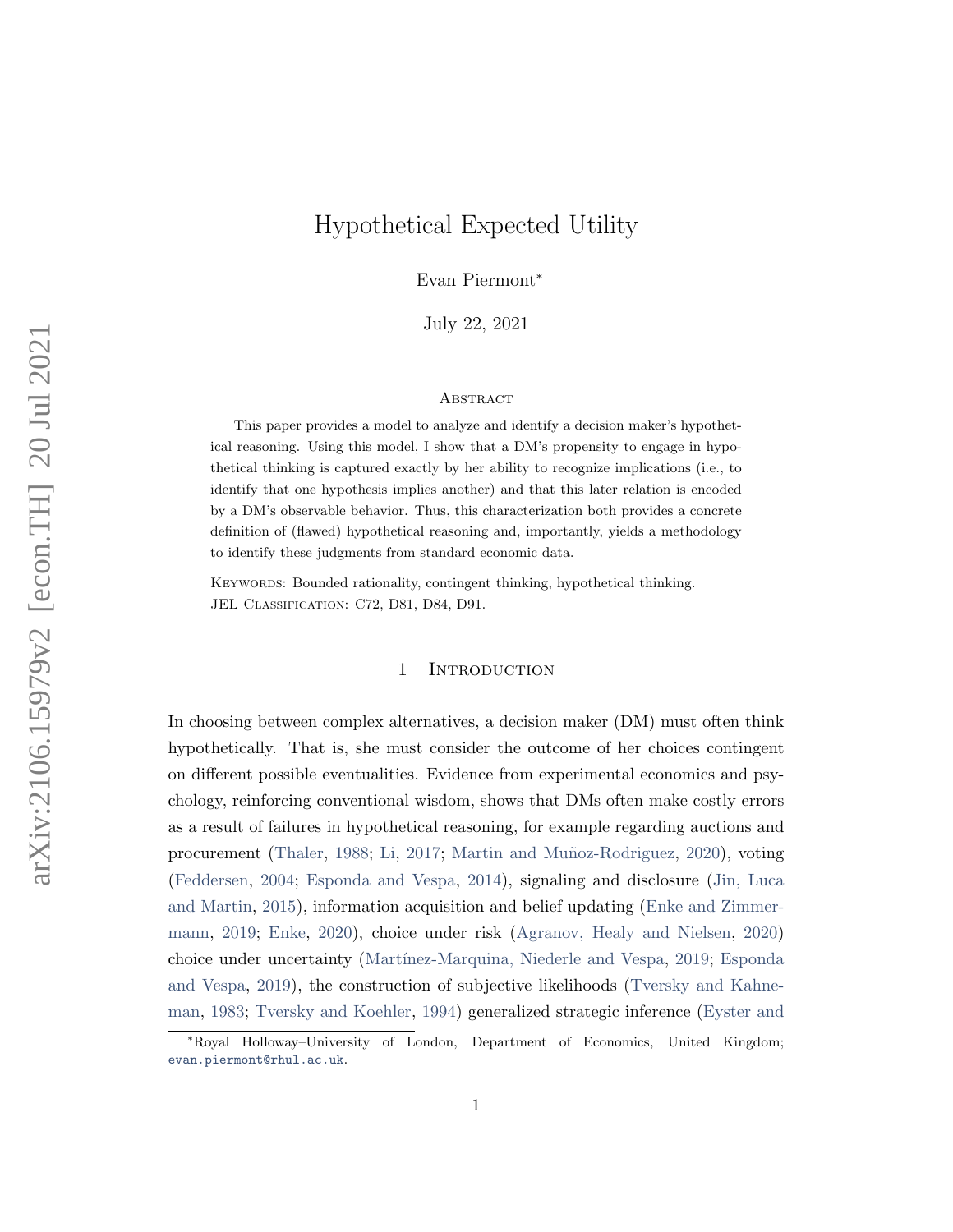[Rabin,](#page-28-8) [2005;](#page-28-8) [Esponda,](#page-28-9) [2008\)](#page-28-9), etc. As such, the soundness and precision of our economic models rest acutely on our modeling the strategic consideration of agents not only as they actually are, but also as they are perceived by the agents themselves: making solid predictions in a world with boundedly rational strategic agents requires a testable and identifiable model of hypothetical reasoning. Such a model should allow economists to simultaneously represent both objective strategic considerations as well as agents' flawed interpretation thereof, and, critically, allow economists to construct such subjective interpretations from observable data.

This paper provides such a model, presenting a tractable framework to analyze a decision maker's hypothetical judgements. Using this model, I show that a DM's propensity to engage in hypothetical thinking is captured exactly by her ability to recognize implications (i.e., to identify that one hypothesis implies another) and that this later relation is identified by a DM's observable behavior. Thus, this characterization both provides a concrete definition of (flawed) hypothetical reasoning and, importantly, yields a methodology to identify these judgments from standard economic data.

If  $\Omega$  is a state space representing all relevant resolutions of uncertainty, then a hypothesis is a collection of contingencies  $H \subseteq \Omega$ ; if uncertainty resolves so that the true state-of-affairs in contained in the collection  $H$ , then the hypothesis is true, otherwise it is false. Therefore, the DM's flawed judgement is that she acts as if the hypothesis H was instead some other hypothesis  $\pi(H) \subseteq \Omega$ ; I call  $\pi(H)$  her *interpretation* of H (and the map  $\pi$ , an interpretation).

A hypothetical expected utility (HEU) maximizer values contingent claims (i.e., act from  $\Omega$  to utils) according to both her probabilistic assessment of  $\Omega$  as well as her interpretation of the contingencies on which the act depends. A HEU DM is therefore given by a measure on the state space,  $\mu$ , and a coherent interpretation,  $\pi: 2^{\Omega} \to 2^{\Omega}$ . Then, the DM values a state-contingent act  $f: \Omega \to \mathbb{R}$  as

$$
V(f) = \int^{\mathscr{C}} f \, \mathrm{d}(\mu \circ \pi), \tag{HEU}
$$

where the integral is the Choquet integral, since in general  $\mu \circ \pi$  will not be additive. Let  $b_H$  denote the act which pays 1 util if H is true and 0 otherwise. The HEU value of  $b_H$  is therefore not the  $\mu$ -probability of H, but the  $\mu$ -probability of the DM's interpretation of H,  $\mu(\pi(H))$ . When  $\pi$  is the identity, so the DM is a perfect hypothetical reasoner, HEU reduces to subjective expected utility.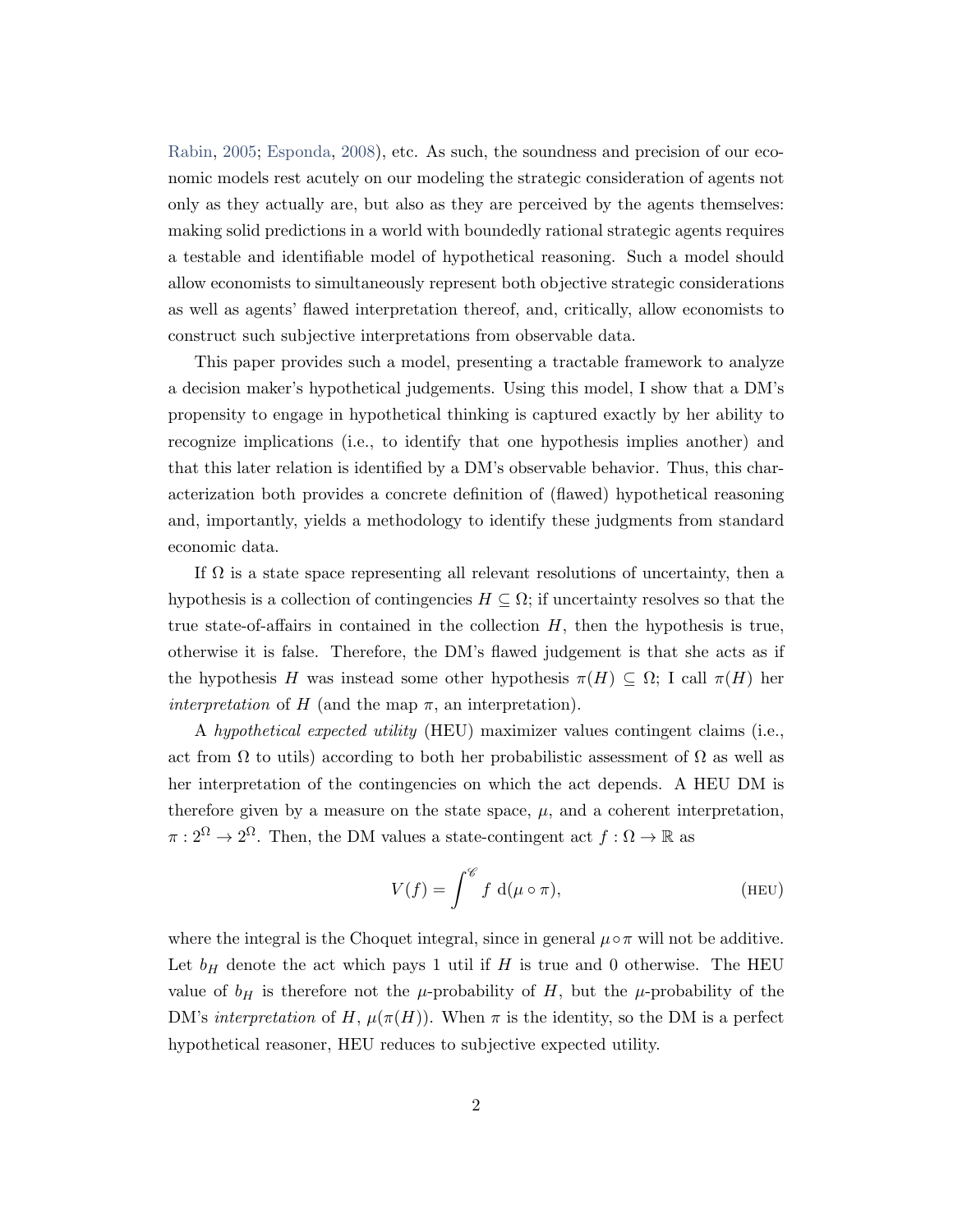In the sequel, I show that HEU is characterized by restrictions on preference and that the parameters  $\mu$ , and more importantly,  $\pi$ , are identified. Properties of  $\pi$ are reflected naturally in conditions on observable behavior. Thus, from preference, a modeler can understand how the DM interprets hypotheses and the limits of her cognitive abilities.

I establish these characterization and identification results for  $\pi$  by considering subjective implication: the DM's subjective assessment that one hypothesis implies another. Hypothetical thinking is intimately related to—indeed, in the present formulation, equivalent to—the ability to recognize implications. In other words, I show that a DM's subjective implications expose exactly what she envisions when presented with a hypothesis and thus her hypothetical reasoning. The HEU model, therefore, helps to make sense of why hypothetical reasoning fails, by identifying which implications are misunderstood by the DM.

Importantly, I put forth a behavioral definition of subjective implication and show how it is possible to identify subjective implication from observed betting behavior. This 'closes the model' so that the equivalent notions of subjective implication and the interpretation of hypotheses,  $\pi$ , are identified from empirically relevant data.

The rest of the paper is structured as follows: The next section details how HEU can make sense of several well known empirical failures of hypothetical thinking. It also discusses the characterization and identification results in more detail. Section [3](#page-11-0) introduces the notion of an interpretation map its relevant properties. It also introduces subjective implication and provides the correspondence between these two structures. Then, Section [4](#page-14-0) provides the behavioral counterpart to the theory, Hypothetical Expected Utility, using a DM's preference over contingent claims. An axiomatization of Hypothetical Expected Utility, in terms of observable restrictions on preference is provided in Section [5.](#page-16-0) Section [7](#page-19-0) discusses the relation between hypothetical reasoning and attitudes towards ambiguity. A brief survey of the relevant literature is found in Section [8.](#page-20-0) Proofs are located in the appendix.

## 2 Examples and Discussion of Results

To capture the notion that the DM, while failing to precisely conceptualize the hypothesis, is otherwise rational, I consider coherent interpretations which satisfy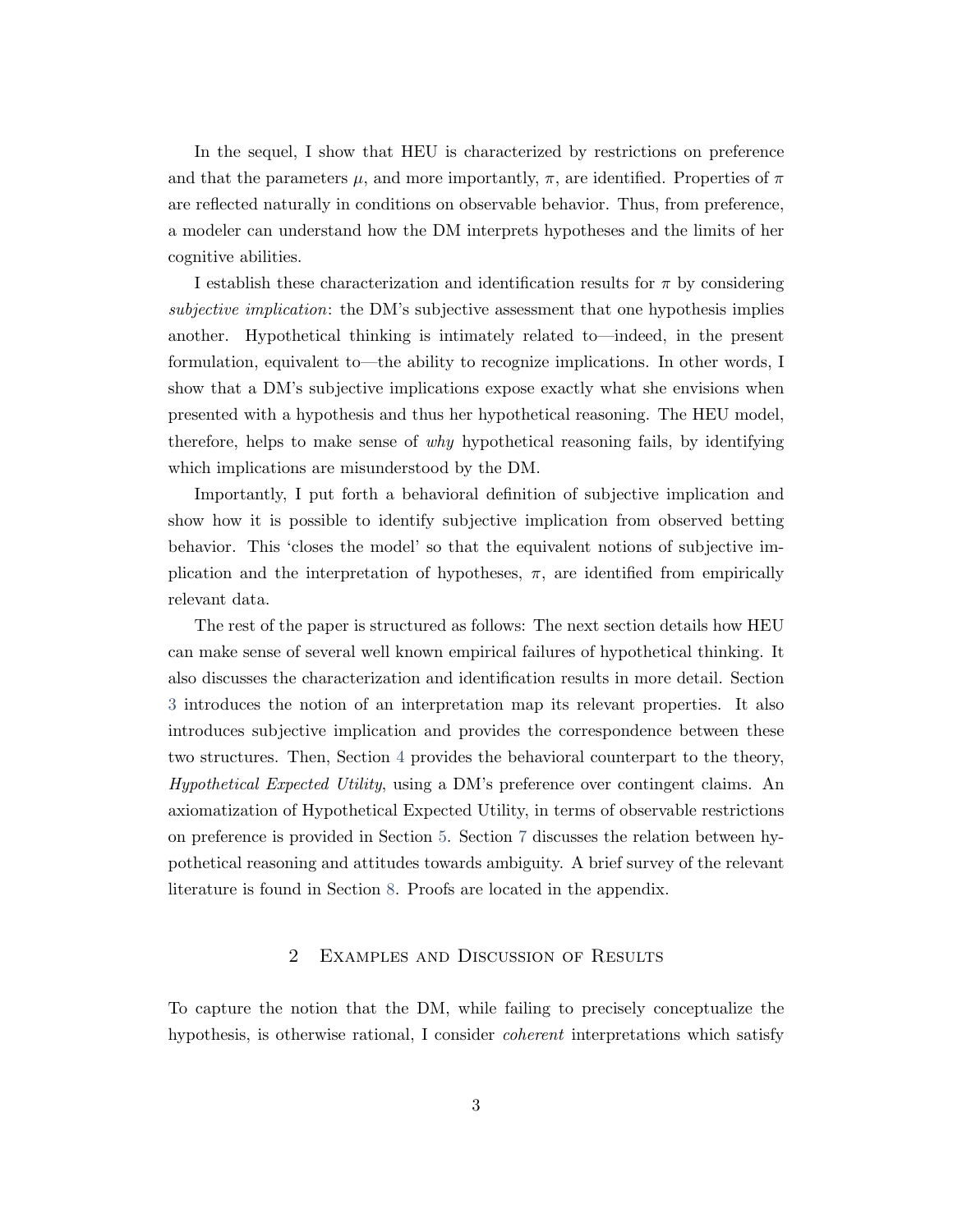three properties. First, truth requires  $H \subseteq \pi(H)$  or that the DM's interpretation of a hypothesis will never rule out any contingencies that are, in reality, compatible with  $H$ , although she may err in the opposite direction;<sup>[1](#page-3-0)</sup> second, *introspection* requires  $\pi(\pi(H)) = \pi(H)$  or that the DM cannot distinguish between a hypothesis and her interpretation of it—if this were false then she should be be able to use this information to deduce that she is misperceiving  $H$  in the first place; finally, distribution requires  $\pi(H\cup G) = \pi(H)\cup \pi(G)$ . Distribution ensures that the DM is minimally consistent: that, in a weak sense, she believes the implications of her own beliefs. In particular, if the DM perceives the contingency  $\omega$  to be inconsistent with both H and G (so  $\omega \notin \pi(H)$  and  $\omega \notin \pi(G)$ ) then she can exclude  $\omega$  by knowing that either H or G holds without knowing which  $(\omega \notin \pi(H \cup G))$ . Likewise, if the DM perceives the contingency  $\omega$  to be consistent with either H or G, then she will not rule it out without knowing which of H or G holds.

In each of the following examples—the monty hall paradox, the pivotal voting, the winner's curse, and disclosure games—HEU, with a coherent interpretation, can explain the common empirical behavior attributed to flawed hypothetical reasoning.

<span id="page-3-2"></span>**Example 1.** (The Monty Hall Paradox) At then end of the game show Let's Make a Deal, the contestant is faced with three doors. Behind two of the doors sits a goat and behind the third, a prize. The contestant is asked to choose a door, after which the host of the show, Monty Hall, opens one of the unchosen doors and reveals a goat. Crucially, Monty himself knows the contents of the doors and always opens a door with a goat behind it.

The contestant is then afforded a final choice: stick with her chosen door or switch to the other (closed) door. Assuming all randomizations (i.e., the allocation of the prize and Monty's revelation) were uniform,<sup>[2](#page-3-1)</sup> what should the contestant do? We can analyze the uncertainty faced by the contestant using a simple 4-state model.

By possibly relabelling the doors, we can assume without loss of generality that the contestant initially selects door 1. Then the 4 relevant states are:  $\Omega =$  $\{\omega_{12}, \omega_{13}, \omega_{23}, \omega_{32}\}\,$ , where  $\omega_{ij}$  represents the state where the prize is hidden behind door i and Monty opens door j. Let  $P_i$  denote the event that the prize is behind door i and  $O_i$  the event that Monty opens door j. These states are shown in Figure [1.](#page-4-0) Our assumption of uniform randomization indicates the probability over the four

<span id="page-3-0"></span><sup>&</sup>lt;sup>1</sup>Section [7](#page-19-0) considers the dual model, wherein the DM interprets each hypothesis  $H$  as a smaller set of contingencies:  $\pi(H) \subset H$ .

<span id="page-3-1"></span><sup>&</sup>lt;sup>2</sup>And, perhaps more controversially, assuming that the contestant prefers the prize to a lovely pet goat.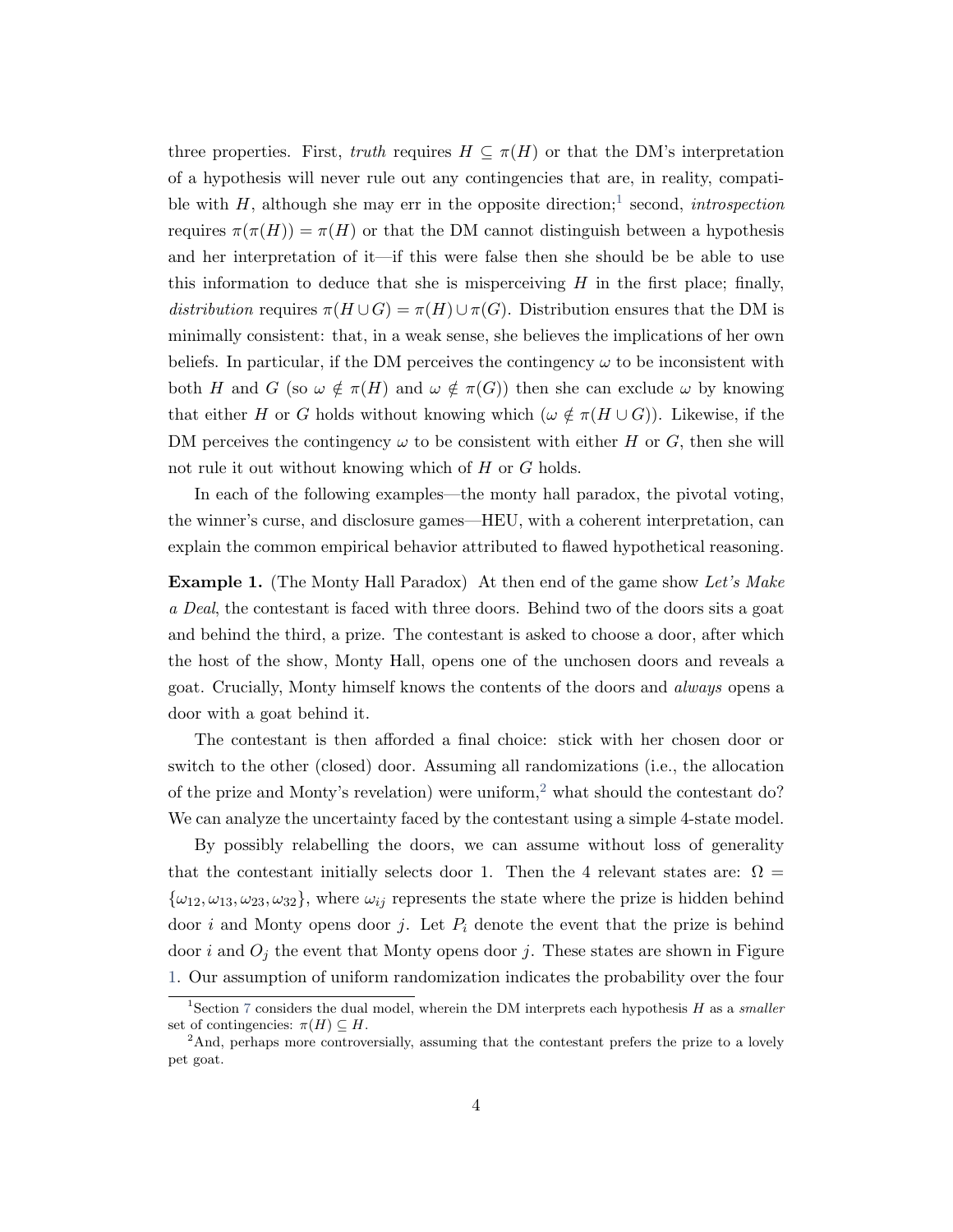

<span id="page-4-0"></span>Figure 1: States in the Monty Hall Problem. Of course, the symbols on the doors indicating their contents are for our benefit and are invisible to the contestant when making her decision.

states (in the same order as listed above) is  $\mu = \left[\frac{1}{6}, \frac{1}{6}\right]$  $\frac{1}{6}, \frac{1}{3}$  $\frac{1}{3}, \frac{1}{3}$  $\frac{1}{3}$ .

Assuming the prize provides 1 util and losing 0, then the (objective) value of betting on door 1 after Monty opens door 2, is

$$
V(b_{P_1} \mid O_2) = \mu(P_1 \mid O_2) = \frac{\mu(P_1 \cap O_2)}{\mu(O_2)} = \frac{\mu(\{\omega_{12}\})}{\mu(\{\omega_{12}, \omega_{32}\})} = \frac{\frac{1}{6}}{\frac{1}{2}} = \frac{1}{3},
$$

and the value of betting on door 3 is

$$
V(b_{P_3} \mid O_2) = \mu(P_3 \mid O_2) = \frac{\mu(P_3 \cap O_2)}{\mu(O_2)} = \frac{\mu(\{\omega_{32}\})}{\mu(\{\omega_{12}, \omega_{32}\})} = \frac{\frac{1}{3}}{\frac{1}{2}} = \frac{2}{3}
$$

.

The same logic applies when Monty opens door 3 and so in every case, the contestant should (objectively) strictly prefer to switch doors.

Of course, contestants on the actual Let's Make a Deal as well as countless subsequent thought experimenters have resisted this simple conclusion, even when presented with an analysis like the one above. Their flawed logic often follows: There is no initial bias between door 1 and door 3 as evidenced by  $\mu(P_1) = \mu(P_3) = \frac{1}{3}$ , and Monty's revelation of a goat between door 2 does not directly concern the contents of doors 1 and 3, and so, even once door 2 has been eliminated the probability of winning is independent of the choice to switch.

This logic, although tempting, is specious. Its failure is precisely a failure of hypothetical reasoning—the contestant who does not strictly prefer to switch does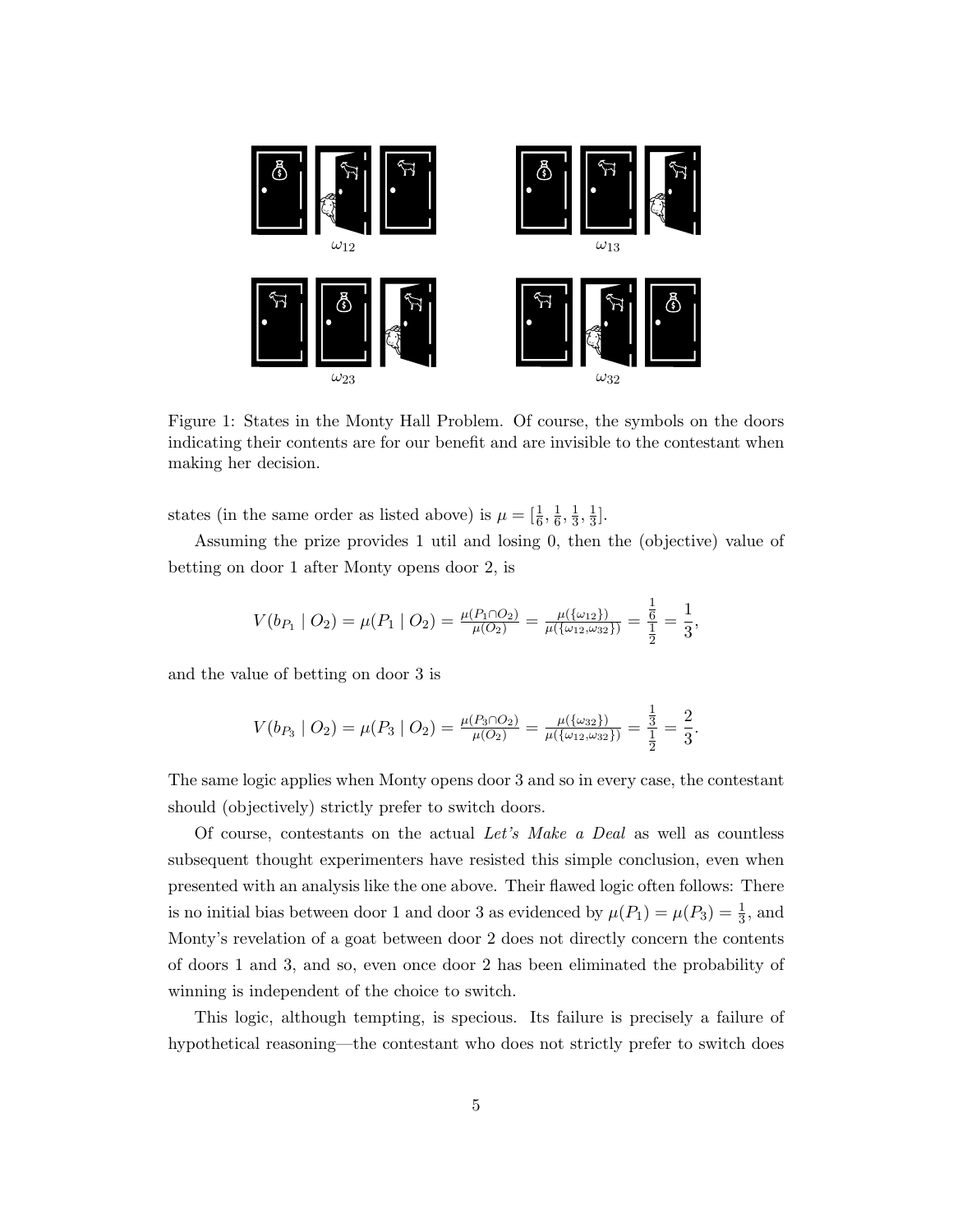so because she does not properly interpret the hypothesis  $O_2$ . Consider the interpretation  $\pi : 2^{\Omega} \to 2^{\Omega}$  which is the identity on every hypothesis except  $\pi(O_2)$  $\{\omega_{12}, \omega_{13}, \omega_{32}\}\$  and  $\pi(O_3) = \{\omega_{12}, \omega_{13}, \omega_{23}\}\$ . It is easy to check that  $\pi$  is coherent. Here, the contestant interprets "Monty opens door 2" as the event "The prize is not behind door 2." While plausible, this is incorrect—it fails to incorporate the additional information contained in the event  $O_2$ , namely, that Monty could have chosen door 3 if prize is behind door 1, but this did not happen.

Using the same probabilistic beliefs but under this new interpretation:

$$
V(b_{P_1} \mid O_2) = \mu(\pi(P_1) \mid \pi(O_2)) = \frac{\mu(\{\omega_{12}, \omega_{13}\})}{\mu(\{\omega_{12}, \omega_{13}, \omega_{32}\})} = \frac{\frac{2}{6}}{\frac{2}{3}} = \frac{1}{2}, \text{ and}
$$

$$
V(b_{P_3} \mid O_2) = \mu(\pi(P_3) \mid \pi(O_2)) = \frac{\mu(\{\omega_{32}\})}{\mu(\{\omega_{12}, \omega_{13}, \omega_{32}\})} = \frac{\frac{1}{3}}{\frac{3}{3}} = \frac{1}{2},
$$

the HEU contestant indeed sees no benefit to switching doors.

<span id="page-5-1"></span>**Example 2.** (Pivotal Voting) The fact that the voter is decisive is informative about how the rest of the electorate voted, and therefore, may be indirectly informative about the value of the alternatives being voted for. A rational voter should condition on the contingency that she is pivotal, as in any other state of affairs her action is inconsequential. [Esponda and Vespa](#page-28-2) [\(2014\)](#page-28-2) convincingly demonstrate that even in very simple (non-strategic!) experimental setting subjects do not condition correctly and consequently play dominated strategies. Consider the following simplification of their experiment:

The state of the world is either  $\bf{R}$  or  $\bf{B}$  with equal probability. The subject must cast a vote for either  $\bf{R}$  or  $\bf{B}$  without observing the state but after observing a signal—the possible signal realization are r and b, with accuracy  $\frac{2}{3}$  $\frac{2}{3}$  $\frac{2}{3}$ .<sup>3</sup> In addition, two computers observe the state and are programmed to follow specific rules for casting a vote in favor of R or B contingent on the (realized) state. If a simple majority votes for the correct state (i.e., the votes match the state), the subject's payoff is \$2; otherwise, the payoff is \$0. Before casting her vote, the subject receives information about the rule being followed by the computers, but does receive information about the actual votes of the computers. Both

<span id="page-5-0"></span><sup>&</sup>lt;sup>3</sup>Specifically, **r** realizes with probability  $\frac{2}{3}$  in state **R** and  $\frac{1}{3}$  in state **B** and b with the remaining probably:  $\frac{1}{3}$  in state **R** and  $\frac{2}{3}$  in state **B**.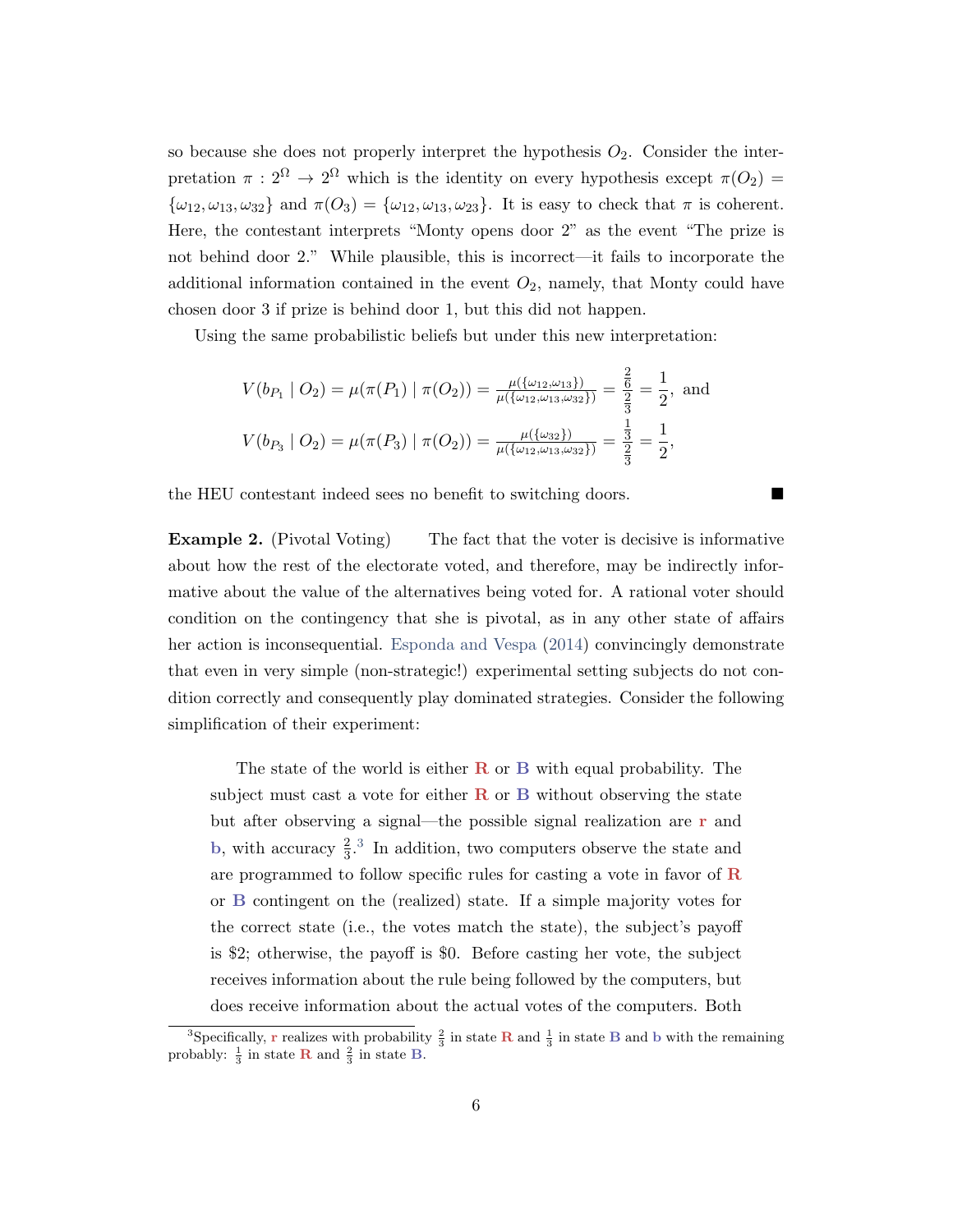

<span id="page-6-1"></span>Figure 2: The probabilities for the 8 states in Example [2.](#page-5-1)

computers follow the rule: (i) If the state is  $\bf{R}$ : vote  $\bf{R}$ ; (ii) If the state is B: vote B with probability  $\frac{2}{3}$  and R with  $\frac{1}{3}$ .

Notice that voting B is a (weakly) dominant strategy since in order for a subject's vote affect the outcome, the computers must disagree, and hence the state must be B. Nevertheless, 80% of subjects do not play strategically even after 40 rounds of play.[4](#page-6-0)

The HEU model can represent the subjects' inability to think hypothetically, specifically, that the subjects do not correctly understand the logical relationship between the state and the possibility of being pivotal.

Let  $\Omega = \{B, R\} \times \{b, r\} \times \{p, np\}$ . Each state therefore represents the realization of three uncertainties:  $\{B, R\}$  encodes the state being **B** or **R**,  $\{B, R\}$  encodes the realized signal being b or r, and  $\{n, np\}$  encodes whether, given the computers votes, the subject is pivotal or not. The probabilities of each state, as given by the rules governing the realization of uncertainty as laid about above, are given by Figure [2.](#page-6-1)

The purely rational subject, whose interpretation would be given by the identity, would indeed see no value in voting  $\bf{R}$ . To see this notice, the relevant conditioning event is that the subject observed the r signal and can affect the outcome:  $\{B, R\} \times$  ${r} \times {p}$  which we refer to in an abuse of notation as  ${r, p}$ . Conditional on this event, B is indeed more likely than  $\mathbf{R} - \mu(B \mid \{r, p\}) = 1 > 0 = \mu(R \mid \{r, p\})$  -so the subject is better of ignoring her private signal.

Of course, the subjects were not perfectly rational, and indeed, fail to condition on being pivotal. This failure can be seen through the lens of a flawed interpretation: let  $\pi$  be the interpretation map that ignores pivotality. Specifically: define  $\pi$  over Ω via

$$
\pi(S, s, p) = \pi(S, s, np) = \{(S, s, p), (S, s, np)\},\
$$

for  $(S, s) \in \{B, R\} \times \{b, r\}$ , and extend  $\pi$  to  $2^{\Omega}$  via  $\pi(E) = \bigcup_{\omega \in E} \pi(\omega)$ . so that  $\{(B, b, p)\}\mapsto \{(B, b, p), (B, b, np)\}\$ and  $\{(B, r, p)\}\mapsto \{(B, r, p), (B, r, np)\}\$ and so forth. It is easy to check that  $\pi$  is coherent. Such a subject does not distinguish

<span id="page-6-0"></span><sup>&</sup>lt;sup>4</sup>This was defined as voting RED more than  $15\%$  of the time.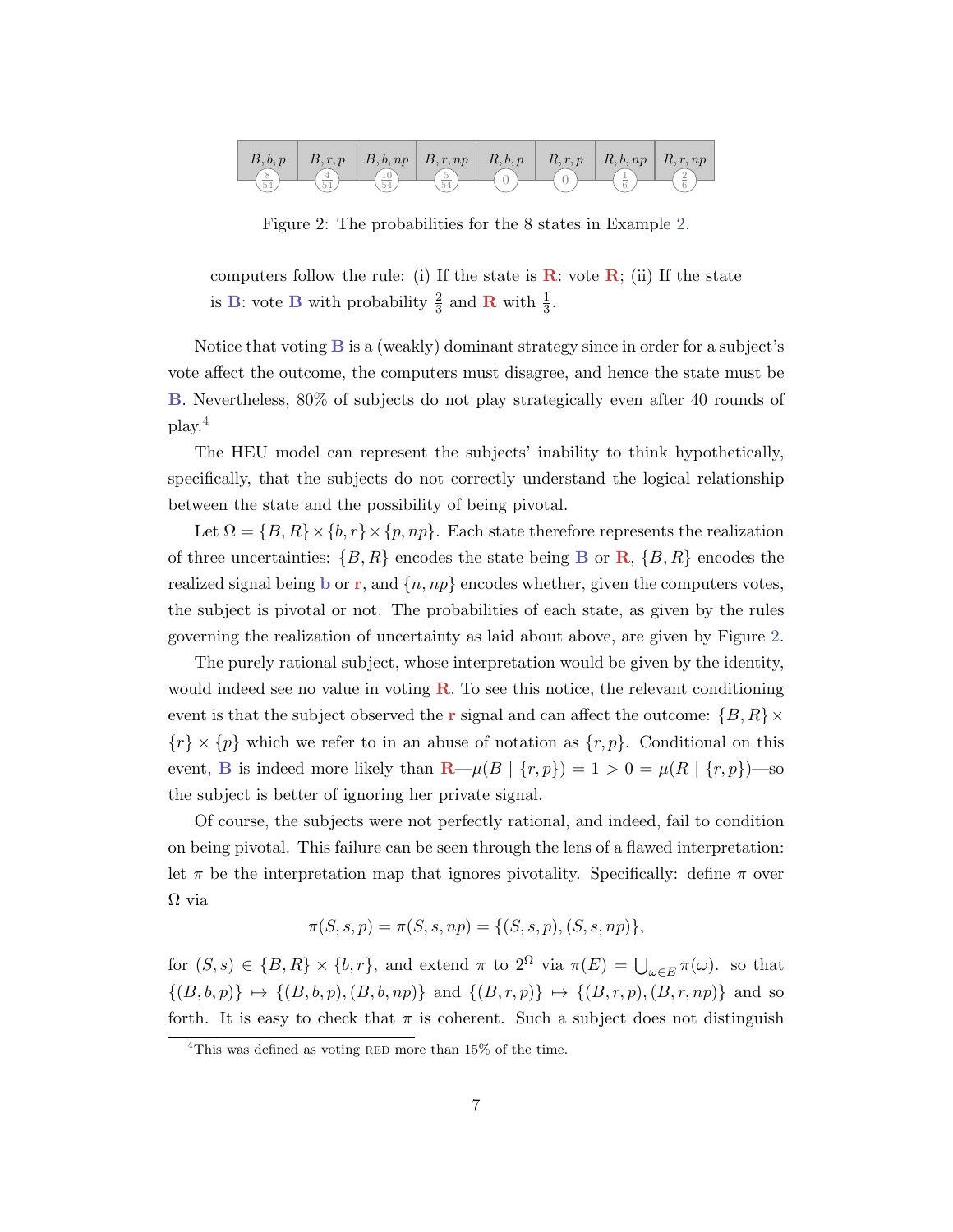between events which differ only insofar as pivotality. Hence, when considering the optimal action after observing  $r$ , the subject erroneously bases her decision on possibility that the state is **R**. Specifically, rather than conditioning on  $\{r, p\}$ , the subject, whose view of the world is unconcerned with pivotality, conditions on  $\pi({r, p}) = {B, R} \times {r} \times {p, np}.$  In line with the observed subjects' behavior, we have  $\mu(R \mid \pi(\{r, p\})) = \frac{2}{3} > \frac{1}{3} = \mu(B \mid \{r, p\}).$ 

Example 3. (The Winner's Curse) The winner's curse, the phenomenon whereby bidders in a common value auction fail to condition on having received the most optimistic private signal and hence overbid, can be captured in a very similar fashion as to Example [2.](#page-5-1) To see this, consider a stylized version of the problem wherein the object for auction has a common value, taking values on some set V . Each bidder  $i = 1 \dots n$  receives a private signal  $s \in S$  correlated with the value of object.

After observing s how should a rational bidder bid? She should calculate her value conditional on s and the fact that she wins the auction, since her bid is irrelevant any other time. We can model this, like the previous example, with with a state-space that is the product space of three sources of uncertainty  $\Omega =$  $V \times S \times V$ : for  $(v, s, u) \in \Omega$ , v is the value of the object, s the private signal of the bidder and u the upper-bound of all other bidders' bids. The probability  $\mu$ depends on the distribution of value, the signal generation process, and the strategic model in the bidder's head (which in an equilibrium would be the other bidder's true behavior). Hence the optimal bid, b, must be based on maintaining a value  $\mathbb{E}(v \mid V \times \{s\} \times \{u|u > b\}).$ 

To capture the winner's curse, we must represent the bidder's flawed hypothetical reasoning. In particular, her propensity to ignore the fact that the winning the auction is informative about other bidders' private information and hence the value of the object itself. As above, ignoring this fact is tantamount to ignoring a dimension of the state-space: define  $\pi$  over  $\Omega$  via

$$
\pi(v, s, u) = \bigcup_{u' \in V} (v, s, u')
$$

for  $(v, s) \in V \times S$ , and extend  $\pi$  to  $2^{\Omega}$  via  $\pi(E) = \bigcup_{\omega \in E} \pi(\omega)$ . Now, the bidder, after seeing signal s maintains a expected value for the object  $\mathbb{E}(v \mid \pi(V \times \{s\} \times \{u | u >$  $(b)$ )) =  $\mathbb{E}(v \mid V \times \{s\} \times V)$  which is independent of the other bidders' strategies.

Example 4. (Disclosure Games) Strategic concerns often ensure that rational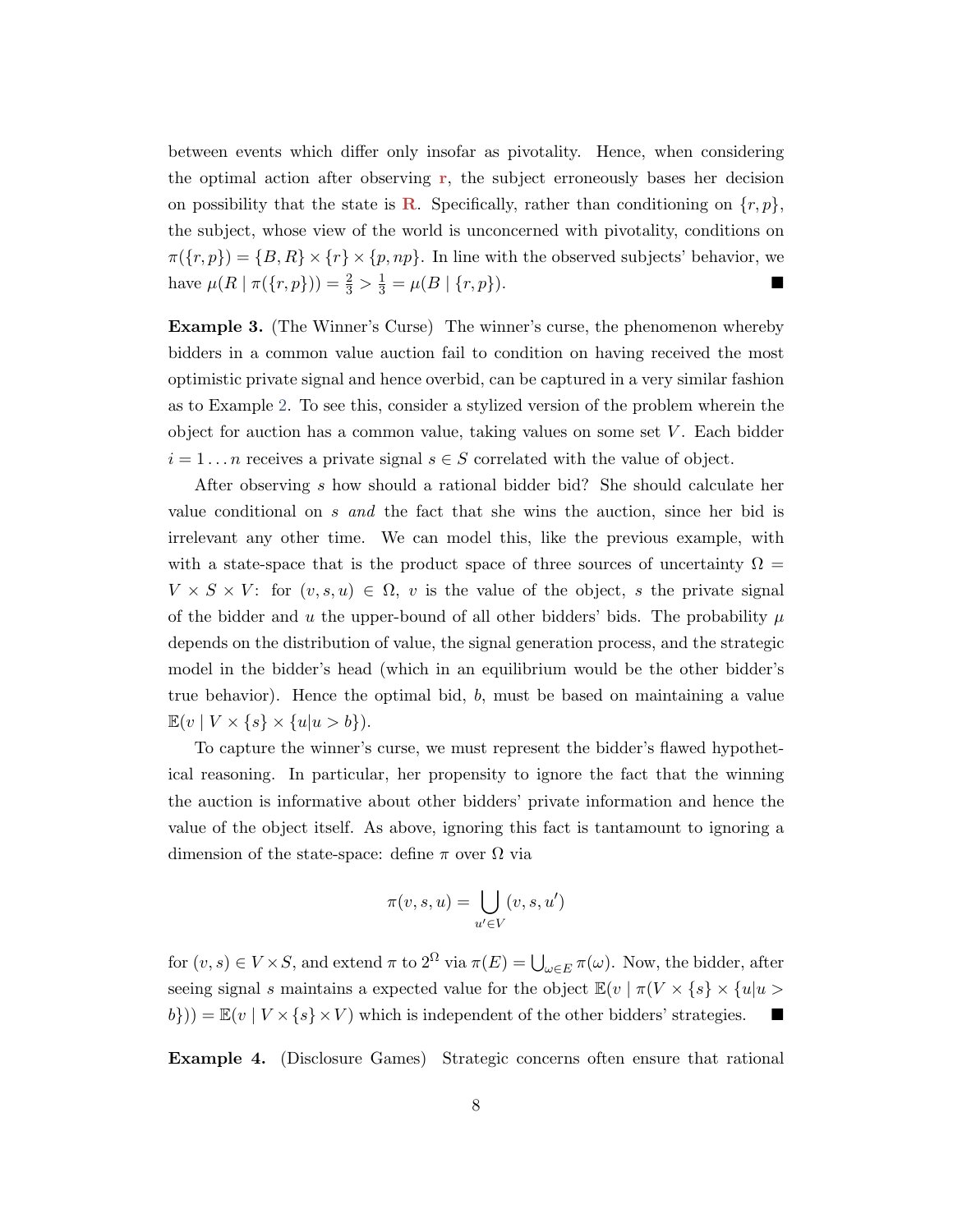agents will voluntary disclose their information, because in equilibrium, no news will interpreted as bad news. As a classic example, a seller can credibly disclose the value of the object for sale, taking integer values from  $1$  (lowest) to  $n$  (highest) with equal probability. Surely, if object has the highest value,  $n$ , the seller would display the value, and so a rational prospective buyer who sees a seller without any posted valuation can assume the value must be  $n - 1$  or less. But then, sellers with objects of value  $n-1$  would want their value to be known, rather than letting the buyer be uncertain of their position but knowing it is less than  $n-1$ . Continuing inductively, it follows that all types of seller's (except possibly the lowest type) will make public the value of their good.

Of course, this is not the case in real life manifestations of the above scenario. In an experimental setting, [Jin, Luca and Martin](#page-28-3) [\(2015\)](#page-28-3) find

"[Sellers] disclose favorable information, but withhold less favorable information. The degree to which [sellers] withhold information is strongly related to their stated beliefs about [buyer] actions, and their stated beliefs are accurate on average. ... [Buyer] actions and beliefs suggest they are insufficiently skeptical about non-disclosed information in the absence of repeated feedback. "

Again, this can be straightforwardly captured through the HEU model. Let  $\Omega = \{v_1 \dots v_n\} \times \{r_0, r_1 \dots r_n\}$ , where the  $(v_i, r_j)$ ,  $j \neq 0$ , corresponds to state in which the value of the object is i and the seller reveals the object has value j and  $(v_i, r_0)$  to the state where the value is i and the seller does not reveal anything. Let  $V_i = \{v_i\} \times \{ \emptyset, r_1 \dots r_n \}$  and  $R_i = \{v_1 \dots v_n\} \times \{r_i\}.$ 

Let the sellers strategy be encoded by  $\beta_1 \dots \beta_n$ , where  $\beta_i$  is the probability that a seller of quality  $i$  reveals his type. Then the probability of the states is given by  $\mu$  where  $\mu((v_i, r_i)) = \frac{1}{n}\beta_i$ ,  $\mu((v_i, r_0)) = \frac{1}{n}(1 - \beta_i)$  and, since sellers can only reveal truthful information,  $\mu((v_i, r_j)) = 0$  for  $i \neq j \neq 0$ .

Notice that if  $\beta_n = ... = \beta_{n-k} = 1$ —the highest k types always reveals—then for the rational buyer  $\mu(V_n \cup ... \cup V_{n-k} | R_0) = 0$ . Upon seeing no revelation, the rational buyer understands the seller is not of the  $k$  highest types, and in particular, that the expected quality is strictly less than  $n - k$ . This is critical to maintain the unraveling argument outlined above.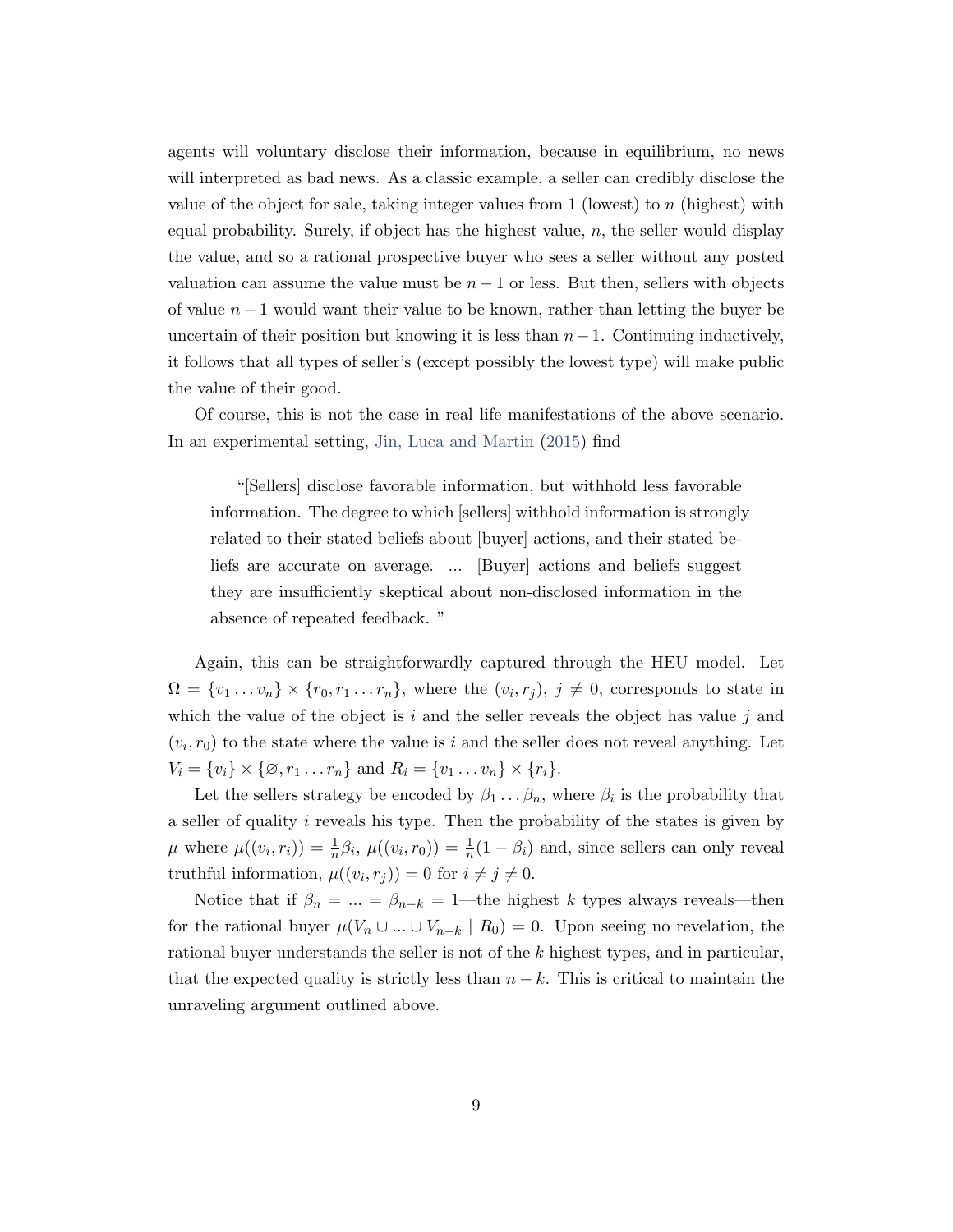Consider instead a buyer with constrained hypothetical reasoning, given by

$$
\pi: A \mapsto \begin{cases} A \text{ if } A \cap R_0 = \varnothing \\ \Omega \text{ otherwise.} \end{cases}
$$
 (1)

As always  $\pi$  is coherent. Such a buyer correctly understands that disclosure is truthful, but treats no-disclosure as if no information had been revealed (i.e., she fails to extract information from the *lack* of a signal). Indeed, upon observing  $R_0$ , the buyer does not update her beliefs about quality at all:  $\mu(V_n|R_0) = \mu(V_n) = \frac{1}{n}$ . Hence for lower-than-average quality types, independent of other types equilibrium strategies, it is better to not reveal anything so as to maintain the average (prior) belief of the buyer.

#### 2.1 SUBJECTIVE IMPLICATION

Understanding a hypothesis,  $H$ , is understanding what is implied by, and what implies,  $H$ . A hypothesis  $H$  implies a hypothesis  $G$  if whenever  $H$  is true,  $G$  is as well: more formally, when  $H \subseteq G$ . A DM with interpretation  $\pi$  perceives an implication  $H \Rightarrow G$ , not according to their true relation but according to the interpretation: the DM perceives  $H \Rightarrow G$  iff  $\pi(H) \subseteq \pi(G)$ . A DM who fails to extract all information from H will perceive too many implications:<sup>[5](#page-9-0)</sup> in Example [1,](#page-3-2) the contestant interprets  $O_2$  (door 2 is opened) as  $\text{NOT}(P_2)$  (the prize is not behind door 2; i.e.,  $\Omega \setminus P_2$ ). Thus, she correctly perceives  $O_2 \Rightarrow \text{NOT}(P_2)$ , since  $\pi(O_2) \subseteq \pi(\text{NOT}(P_2))$ , but also incorrectly perceives  $\text{NOT}(P_2) \Rightarrow O_2$ , since  $\pi(\text{NOT}(P_2)) \subseteq \pi(O_2)$ .

In this paper, I present a model of subjective implication, assuming a modeler can observe the DM's perceived implications, given by a binary relation  $\Rightarrow$  over the set of hypotheses. I provide restrictions on  $\Rightarrow$  to ensure the existence of a coherent  $\pi$ , such that  $H \Rightarrow G$  if and only if  $\pi(H) \subseteq \pi(G)$ . Moreover, this interpretation is unique and can be found constructively.

Beyond uncontroversial transitivity and monotonicity type restrictions, coherency is captured by two conditions on  $\Rightarrow$ . First, the DM must be able to engage in deduction: If the DM perceives that both  $H$  and  $H'$  would imply  $G$  she does not need

<span id="page-9-0"></span><sup>&</sup>lt;sup>5</sup>It may seems initially surprising that a the DM perceives too many, rather than too few, implications. However, an over perception of implication is precisely the effect of conflating distinct events, itself the product of flawed hypothetical reasoning. For example, if H is objectively a strict subset of  $G$  but the DM fails to extract all information from the hypothesis  $H$ , instead interpreting it as identical to G, then she will perceive the erroneous implication  $G \Rightarrow H$ .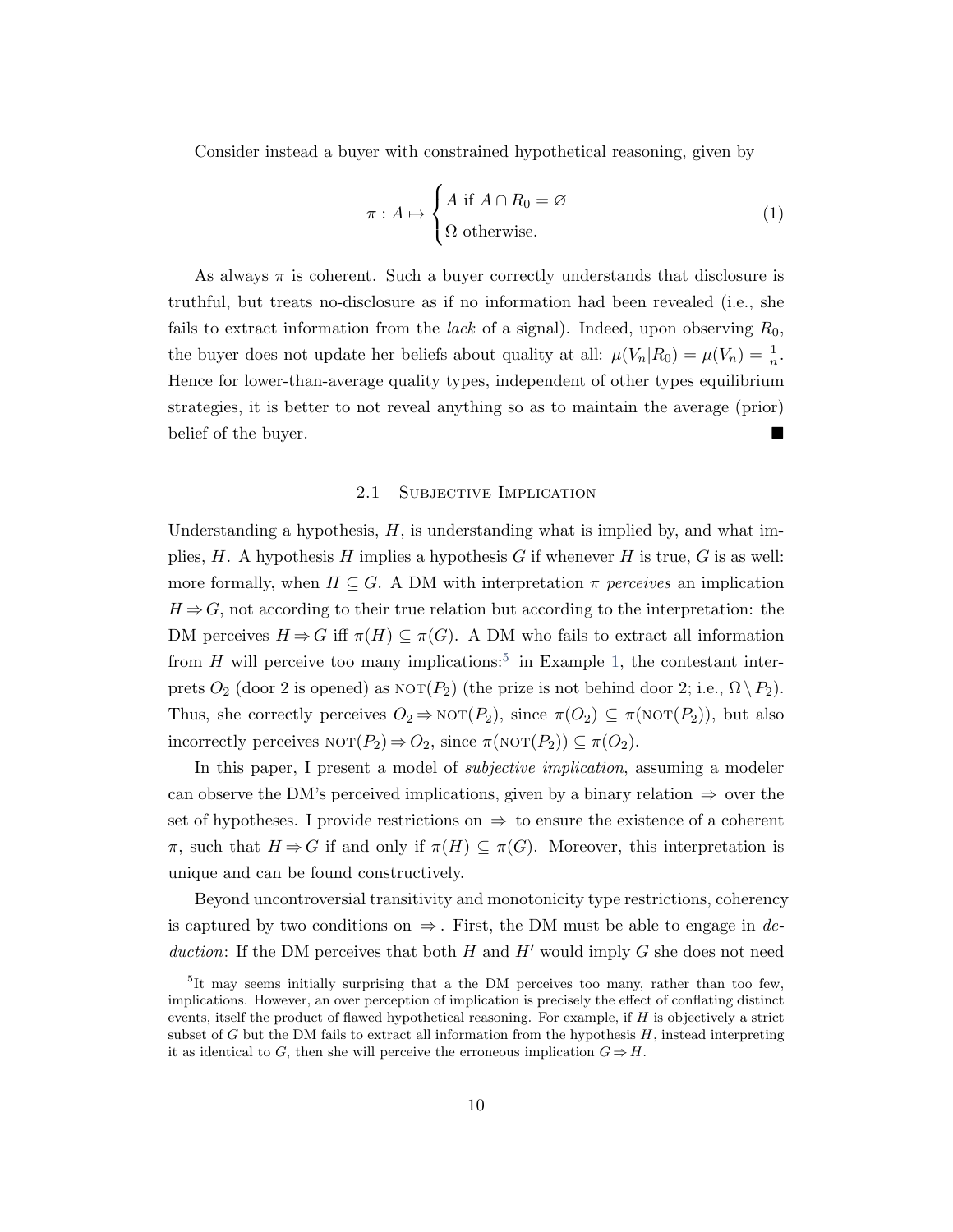to know which of  $H$  and  $H'$  hold in order to draw a conclusion. Second, the DM can decompose complex implications into simpler ones. In particular, if F implies that either  $H$  or  $H'$  is true, but does not inform the DM as to which, then  $F$  can be decomposed into the disjunction two stronger hypotheses,  $G$  and  $G'$ , which themselves imply H and  $H'$  respectively.<sup>[6](#page-10-0)</sup> This second condition requires some examination.

Consider a hypothesis F which implies either  $H = '$ the student will do very well on the final exam' or  $H' = '$ the student will do very poorly on the final exam' but does not determine which is true. Then decomposition requires that  $F$  can be decomposed into two sub-hypotheses which imply  $H$  and  $H'$  independently. Perhaps  $F = 'the student left the 2-hour final exam after 20 minutes.' Then F can be$ itself decomposed into 'the student is very bright and understands the material completely' which implies H and 'the student is apathetic and does not care about her grade in the class' which implies  $H'$ .

It is not immediately clear that the subjective implication relation is empirically meaningful. To allay such worries, I provide a methodology for identifying, from observable behavior, which implications a DM perceives, and therefore, her power to reason hypothetically. As is standard, a DM's choice over contingent payoffs identifies her beliefs about the events over which the acts are contingent. For example, if  $b_H$  is a bet on the hypothesis  $H$ —a contingent claim that pays if and only if H is true—then the DM's preference to bet on  $b_H$  rather than  $b_G$  would expose her belief that the  $H$  is the more likely of the two hypotheses. A similar idea identifies not only the ordinal likelihood of hypotheses but also their implications.

Because the contestant in the example mistakenly conflates  $O_2$  with  $NOT(P_2)$ , she does not conceive of the possibility that  $NOT(P_2)$  could be true while  $O_2$  is false; indeed, this is what it means to perceive  $NOT(P_2) \Rightarrow Q_2$ . This presents as her indifference between  $b_{O_2}$  and  $b_{O_2 \cup \text{NOT}}(P_2)$ . In other words, the additional possibility of winning contingent on  $NOT(P_2)$  is of no value, as the contestant believes that whenever  $NOT(P_2)$  is true, so too is  $O_2$ , and therefore, she would win the bet regardless. Conversely, starting with preferences over acts, I take a DM's indifference between  $b_G$  and  $b_{G\cup H}$  as the definition of her perceiving that H implies G. Thus, from observed preference, it is possible to construct a notion of subjective impli-cation and subsequently of hypothetical interpretations.<sup>[7](#page-10-1)</sup> Exploiting the preference

<span id="page-10-0"></span><sup>&</sup>lt;sup>6</sup>Formally, deduction is ' $H \Rightarrow G$  and  $H' \Rightarrow G$  then  $H \cup H' \Rightarrow G$ ,' and decomposition is ' $F \Rightarrow H \cup H'$ implies there exists some  $G, G'$ , such that  $G \Rightarrow H, G' \Rightarrow H'$  and  $F = G \cup G'$ .

<span id="page-10-1"></span><sup>&</sup>lt;sup>7</sup>That this identification is consistent rests on sought after hypothetical interpretation  $\pi$  (or equivalently, on the subjective implication relation) being coherent, as embodied by axiomatic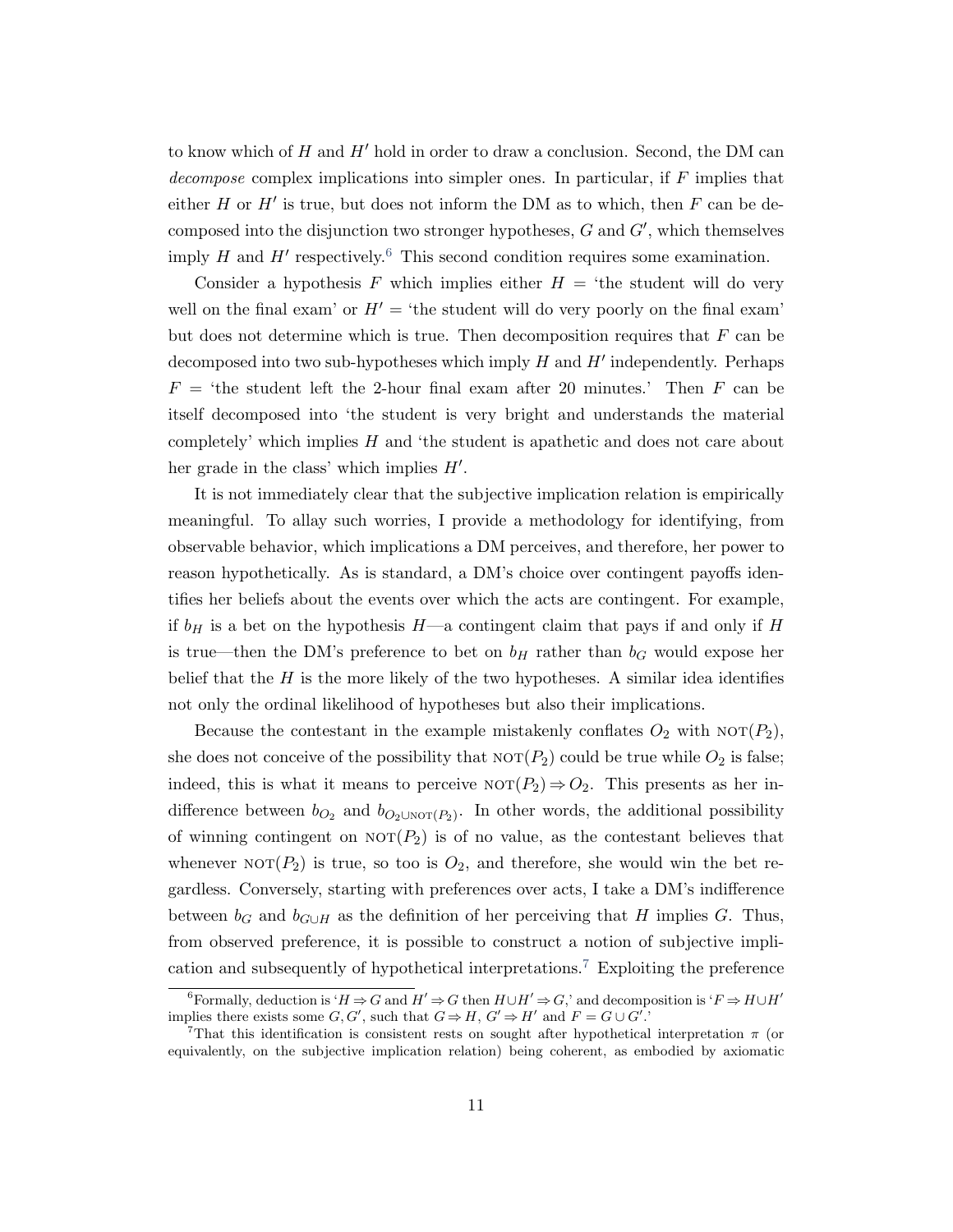based definition of subjective implication, I provide an axiomatic characterization of HEU in the case where  $\pi$  is coherent. In such a case, the parameters of the model are identified. Thus, from preferences over contingent claims, the modeler can identify the DM's interpretation of hypothetical events,  $\pi$ , and her implied probabilistic beliefs over the true state space  $\mu$ .

In the example, the source of the contestant's indifference between switching or not—her misidentification of  $O_2$  as  $\text{NOT}(P_2)$ —also produces an affinity for ambiguity. Take the bets  $b_{O_2}$  and  $b_{O_3}$  which pay a prize of 1 on the given event and 0 otherwise. If the contestant is an HEU maximizer, then she values these acts both at  $\mu(\pi(O_2))$  =  $\mu(\pi(O_3)) = \frac{2}{3}$ . An equal mixture of these two bets,  $\frac{1}{2}b_{O_2} + \frac{1}{2}$  $\frac{1}{2}b_{O_3}=\frac{1}{2}$  $\frac{1}{2}b_{O_2\cup O_3}=\frac{1}{2}$  $rac{1}{2}b_{\Omega}$ however, is valued at  $\frac{1}{2}$ . Thus the contestant displays an aversion to hedging. Below, I show this behavior is general: the HEU maximizing DM displays ambiguity seeking behavior. In a round about way, this helps make sense of winner's curse type overbidding and, more generally, over confidence in the face of hard to comprehend decision problems: by failing to exclude certain possibilities, DM's behave as if they have an affinity for actions with ambiguous or uncertain payoffs.

## 3 Interpretation and Implication

<span id="page-11-0"></span>Let  $\Omega$  be a set, thought of as the objective space of uncertainty relevant to a decision problem. Elements of  $\Omega$  are called states or contingencies. A collection of contingencies (i.e., a subset of  $\Omega$ ) is referred to as a hypothesis. When  $H \subseteq G$  we state that H is a stronger hypothesis than  $G$  and  $G$  is weaker than  $H$ . For two hypotheses,  $H$ and G, call  $H \cap G$  the *joint* hypothesis. Note that these descriptions relate to the objective character of the hypotheses and not necessarily DM's perception of them.

The decision maker might fail to properly perceive the hypothesis, H. That is, when thinking hypothetically, the DM misinterprets the hypothesis  $H$  as some other event H'. We let  $\pi : 2^{\Omega} \to 2^{\Omega}$ , aptly called an interpretation, represent the DM's interpretation of events.

Although the DM may fail to accurately identify events implied by a given hypothesis, we assume she is an otherwise competent reasoner as captured by the following two restrictions on  $\pi$ :

<span id="page-11-1"></span>TRUTH (T)  $H \subseteq \pi(H)$ ,

restrictions on preference.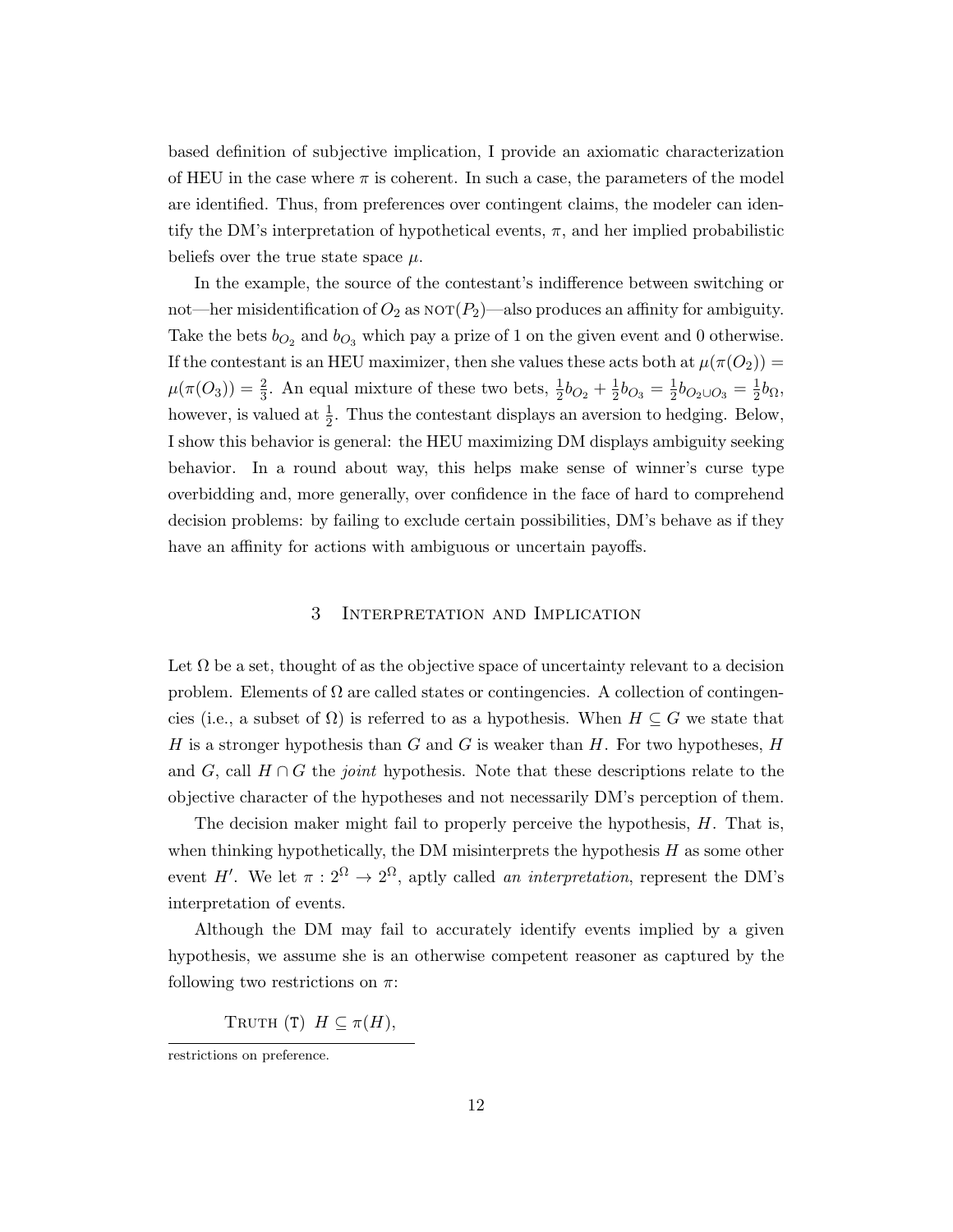<span id="page-12-0"></span>INTROSPECTION (I)  $\pi(\pi(H)) = \pi(H)$ ,

<span id="page-12-1"></span>MONOTONICITY (M)  $H \subseteq G$  implies  $\pi(H) \subseteq \pi(G)$ , and

<span id="page-12-2"></span>CONSISTENCY (C)  $\pi(H \cup G) \subseteq \pi(H) \cup \pi(G)$ .

[T](#page-11-1)he restriction  $(T)$  states that, while the DM may fail to extract the full information from the hypothesis  $H$ , and thus continue to entertain contingencies that should in fact be ruled out  $H$ , she is never deluded: she does not believe that  $H$  eliminates those contingencies it is actually compatible with. The restriction  $(1)$  states that if the decision maker mistakenly perceives the hypothesis H as  $G = \pi(H) \supset H$ , then she perceives  $G$  correctly. In other words, this ensures the DM cannot distinguish between a hypothesis and her interpretation of it. As such this ([I](#page-12-0)) has a flavor of KU introspection from [Dekel, Lipman and Rustichini](#page-28-10) [\(1998\)](#page-28-10), which requires that a D[M](#page-12-1) never know that she is unaware of an event. (M) ensures the DM's interpretation does not reverse strict implications.

Finally, the restriction  $(C)$  $(C)$  $(C)$  states that the DM understands the implications of her own interpretation; i.e., that she is minimally consistent when contemplating different hypotheses. In particular, if she perceives a contingency is ruled out by the hypothesis  $H$ , and also by the hypothesis  $G$ , then she is able to rule out this contingency by knowing that either  $H$  or  $G$  is true without knowing which.

It is straightforward to show that interpretation  $\pi$  satisfies ([M](#page-12-1)) and ([C](#page-12-2)) if and only if it satisfies:

<span id="page-12-3"></span>DISTRIBUTION (D)  $\pi(H \cup G) = \pi(H) \cup \pi(G)$ .

Call an interpretation *weakly coherent* if it satisfies  $(T)$  $(T)$  $(T)$ ,  $(T)$ , and  $(M)$  $(M)$  $(M)$ , and call it *coherent* if it satisfies, in addition,  $(C)$  $(C)$  $(C)$  (or equivalently if it satisfies  $(T)$  $(T)$  $(T)$ ,  $(T)$ , and  $(D)).$  $(D)).$  $(D)).$ 

#### 3.1 Implication

Failures in hypothetical thinking can be thought of as failures in correctly assessing implications. A DM's misperception of a hypothesis  $H$  is her failure to properly identify which contingencies imply  $H$  is true, and which contingencies follow from the truth of  $H$ . We therefore begin the investigation in to a hypothetically challenged decision maker by considering the relation between her subjective notion of implication and the HEU representation.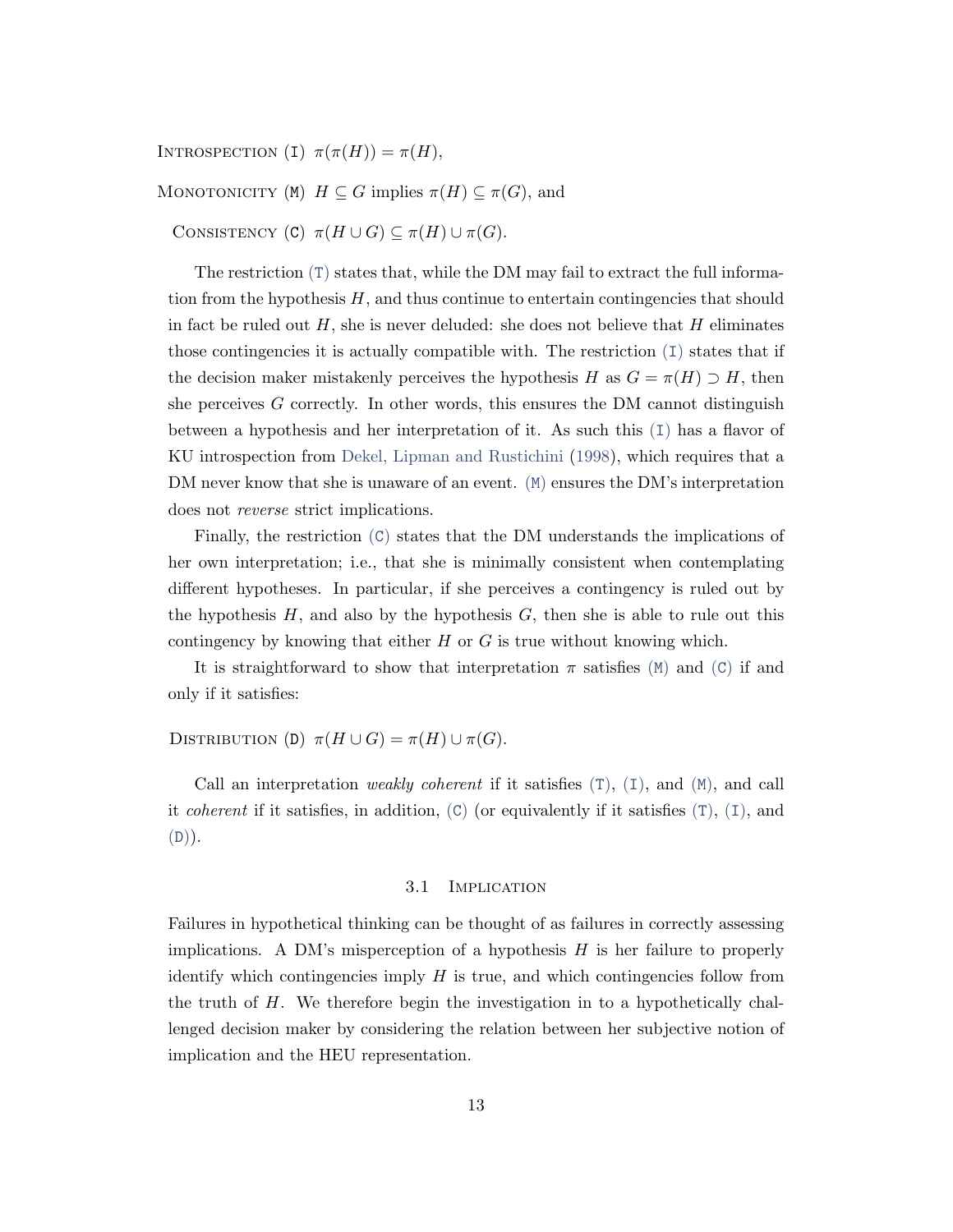Assume for the moment that a modeler was able to identify a DM's 'implication' relation. That is, a binary relation  $\Rightarrow$  over hypotheses, with the interpretation that  $H \Rightarrow G$  if and only if the DM perceives that the hypothesis H implies the hypothesis G. Let  $[[H, \Rightarrow]] = \{G \mid G \Rightarrow H\}$  collect the hypotheses that  $\Rightarrow$  imply H. When the implication relation is clear from context, we will omit it, writing  $\llbracket H \rrbracket$ , instead. At present, we take this relation as given, but rest easy, as subsequent sections will show that this data is encoded through traditional decision theoretic primitives.

An implication relation,  $\Rightarrow$ , is *derived from* an interpretation,  $\pi$ , if

$$
H \Rightarrow G \text{ if and only if } \pi(H) \subseteq \pi(G) \tag{DRV}
$$

Remark 1. A clear necessary condition for  $\Rightarrow$  to be derived from an interpretation is that it is reflexive and transitive. This is not, however, sufficient. The minimal additional sufficient conditions, while straightforward (i.e., combinatorial restrictions on the lengths of chains and anti-chains) does not lend itself to a sensible economic interpretation.

We are interested in a decision maker who may misinterpret some hypotheses but is otherwise rational in the sense that she understands the structure of her own knowledge. In other words, taken her misperception as given, her notion of implication obeys the standard tenets of logic: namely, that implication is transitive and that a joint hypothesis is implied whenever both of its components are.

<span id="page-13-0"></span>**I1**—TRANSITIVITY (TRV). If  $H \Rightarrow G$  and  $G \Rightarrow F$  then  $H \Rightarrow F$ .

<span id="page-13-2"></span>**I2**—DEDUCTION (DED). If  $H_i \Rightarrow G$  for all  $I \in \mathcal{I}$ , then  $\bigcup_{i \in \mathcal{I}} H_i \Rightarrow G$ .

In addition to these purely logical restrictions, we stipulate another restriction that relates the actual relation between hypotheses to the DM's interpretation of them. In particular, we state that a DM correctly understands the true implication relation: in other words she correctly assesses when one hypotheses is weaker than another.

<span id="page-13-1"></span>**I3**—MONOTONICITY (MON). If  $H \subseteq G$  then  $H \Rightarrow G$ .

From a particular vantage, this may seem like a strong assumption in that it leaves no room for the DM to fail to perceive implications. However, I argue that it is the over perception of implication that leads to many common errors in hypothetical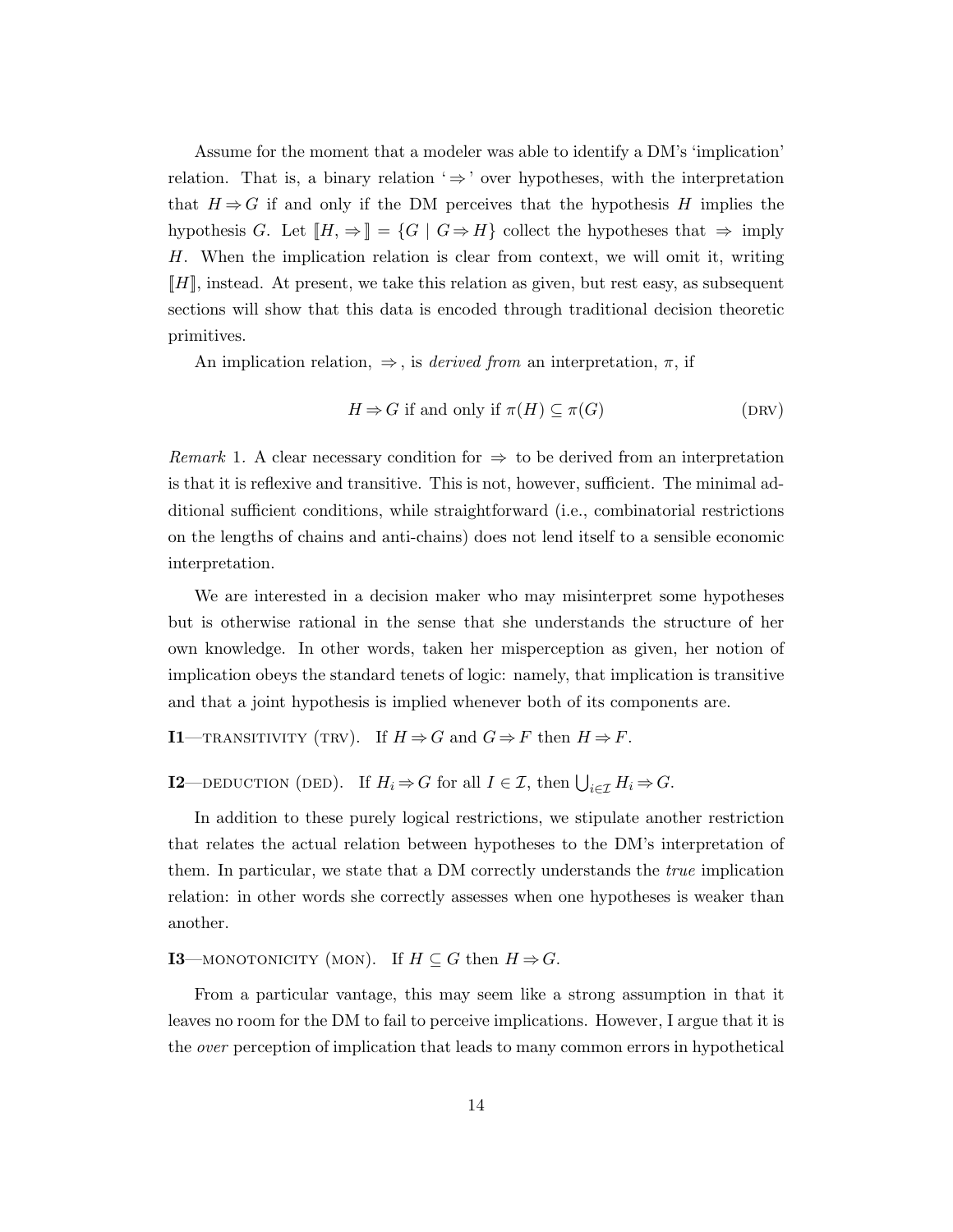reasoning: indeed, to be able to distinguish between two events, is to perceive that one implies something the other does not (i.e., that  $H \Rightarrow H$  while  $G \neq H$ ). Thus, additional implications stem from the DM conflating events via misperception.

<span id="page-14-2"></span>PROPOSITION 1. If  $\Rightarrow$  satisfies **I1-3**, if and only if it is derived from a weakly coherent interpretation. Moreover, this weakly coherent interpretation is unique.

A coherent interpretation imparts more structure. The (sub-)modularity of  $\pi$ implies a implication of a disjunctive hypotheses can be decomposed into the disjunction of stronger hypotheses. Specifically:

<span id="page-14-1"></span>**I4**—DECOMPOSITION (DCMP). If  $F \Rightarrow H \cup H'$  then there exists some  $G, G'$ , such that  $G \Rightarrow H, G' \Rightarrow H'$  and  $F = G \cup G'$ .

Consider a hypothesis  $F$  that implies that either  $H$  or  $H'$  is true, but does not inform the DM as to which. In such a scenario,  $(DCMP)$  states that  $F$  can be decomposed into the disjunction two stronger hypotheses,  $G$  and  $G'$ , which themselves imply  $H$  and  $H'$  respectively. As in the introduction, if a student leaving an exam very early is an indication that he is going to receive either an exceptionally good or an exceptionally poor grade, then his leaving early can be decomposed into two stronger hypotheses: that he is very gifted or very apathetic.

<span id="page-14-3"></span>PROPOSITION 2.  $\Rightarrow$  satisfies **I1-4**, if and only if it is derived from a coherent interpretation. Moreover, this coherent interpretation is unique.

The uniqueness claims in the two prior propositions rely critically on the (weak) coherency of the interpretation: there may be other non-coherent interpretations from which  $\Rightarrow$  is also derived. Nonetheless, under the assumption of coherency, Propositions [1](#page-14-2) and [2](#page-14-3) establish a very tight connection between a DM's subjective implication and her interpretation of hypothetical events: given the observation of subjective implications it is possible to uniquely identify which contingencies the DM perceives when she contemplates a hypothesis.

# 4 An Observable Model

## 4.1 NOTATION

<span id="page-14-0"></span>In the sequel, I assume  $\Omega$  is finite; the motivation for this restriction is explained in the Section [4.3.](#page-16-1) The primitive of the model is a decision maker's preference over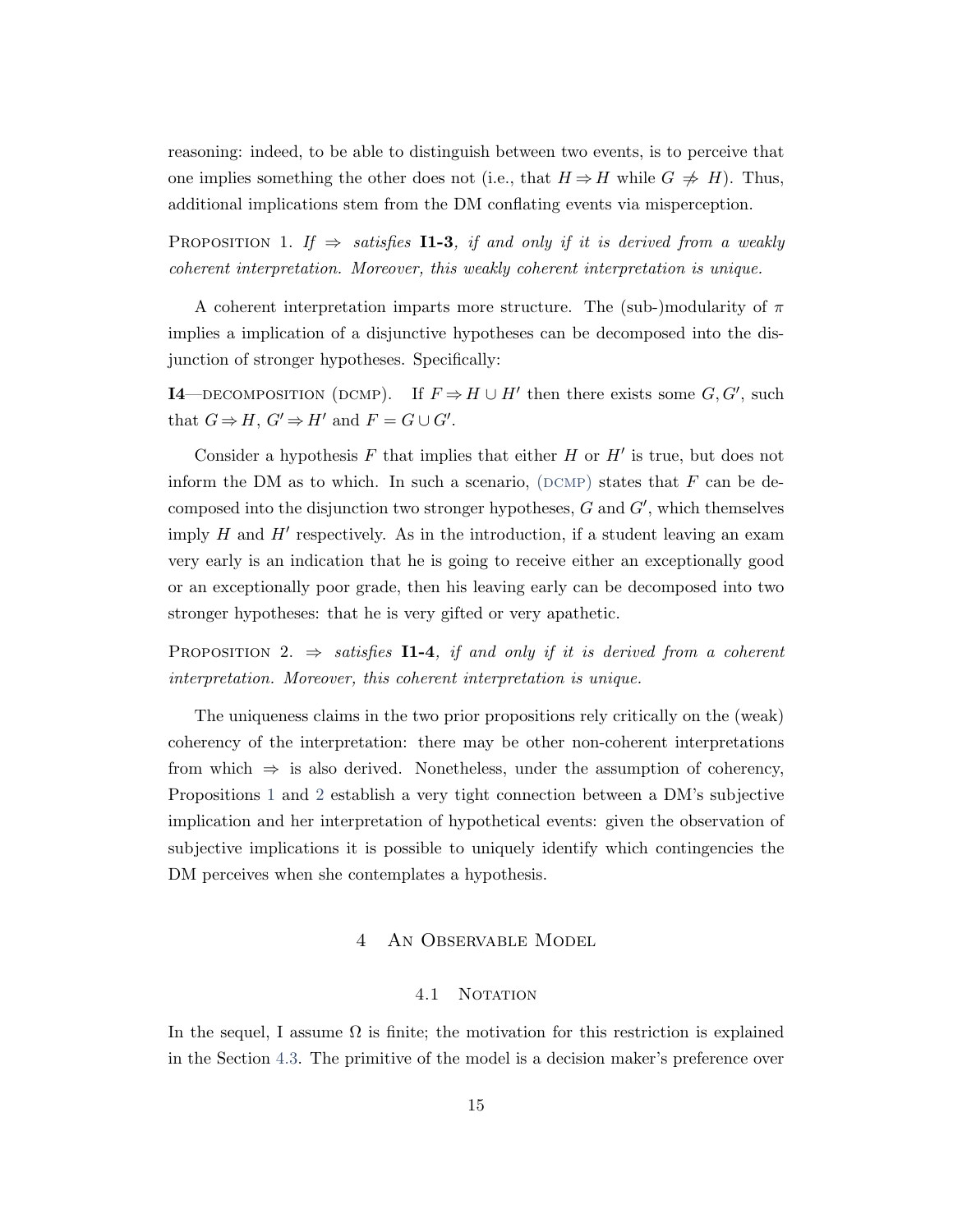acts. A act,  $f : \Omega \to \mathbb{R}_+$  is a state-contingent payoff, in utils.<sup>[8](#page-15-0)</sup> Let  $\mathscr{F}$  collect all such acts and endow  $\mathscr F$  with the with the topology of pointwise convergence. The primitive of the model is a preference relation,  $\succcurlyeq$ , over  $\mathscr{F}$ .

For some  $x \in \mathbb{R}_+$ , we identify x with the constant act which pays x in every state. For two acts f and g let  $f_Hg$  denote the act which agrees with f on H and G elsewhere. A bet on H, denoted by  $b_H$ , is the act  $1_H0$  and is which pays 1 on H and 0 elsewhere. Let  $f \wedge g$  denote the pointwise minimum between f and g and  $\alpha f + (1 - \alpha)g$  the pointwise  $\alpha$  mixture between f and g.

A capacity on  $\Omega$  is a function  $\nu : 2^{\Omega} \to [0, 1]$  such that  $\nu(\emptyset) = 0$ ,  $\nu(\Omega) = 1$  and  $H \subseteq H'$  implies  $\nu(H) \leq \nu(H')$ . Notice that a probability measure is an additive capacity. Capacities carry a well defined notion of integration, that generalizes the usual notion of integration for measures. Given  $f : \Omega \to \mathbb{R}_+$  and a capacity  $\nu$ , define the Choquet integral to be

$$
\int^{\mathscr{C}} f \, \mathrm{d}\nu = \sum_{i=1}^{n} (x_i - x_{i-1}) \nu(\{\omega \mid f(\omega) \ge x_i\}),
$$

where  $x_1 \ldots x_n$  are the values taken by f in increasing order (i.e.,  $x_i \leq x_{i+1}$ ) and where  $x_0$  is defined to be 0.

#### <span id="page-15-2"></span>4.2 Representation

A hypothetical expected utility (HEU) maximizer is then given by  $\langle \pi, \mu \rangle$  where  $\pi$  is a coherent interpretation and  $\mu$  is a measure defined over  $\Omega$ , such that the following relation holds:<sup>[9](#page-15-1)</sup>

If 
$$
\mu(\pi(H)\triangle \pi(G)) = 0
$$
 then  $\pi(H) = \pi(G)$ . (2)

$$
\pi': H \mapsto \bigcap \{\pi(G) \mid \mu(\pi(H)\triangle \pi(G)) = 0\}.
$$

Notice, also, that this is always always met when  $\mu$  has full support over a finite state space.

<span id="page-15-0"></span><sup>&</sup>lt;sup>8</sup>The assumption that payoffs are in utils is harmless given the body of decision theoretic results allowing for the conversion of lotteries or other alternatives into utils in a cardinally unique manner.

<span id="page-15-1"></span><sup>&</sup>lt;sup>9</sup>Where  $\triangle$  denotes the symmetric difference. This condition ensures that implication, as derived from  $\pi$ , can be faithfully recovered from probabilistic judgements. It is without loss of generality in finite state spaces, since, for any  $\langle \pi, \mu \rangle$  there exists a  $\langle \pi', \mu \rangle$  that satisfies the conditions and represents the same preference in the sense of ([heu](#page-16-2)) via the map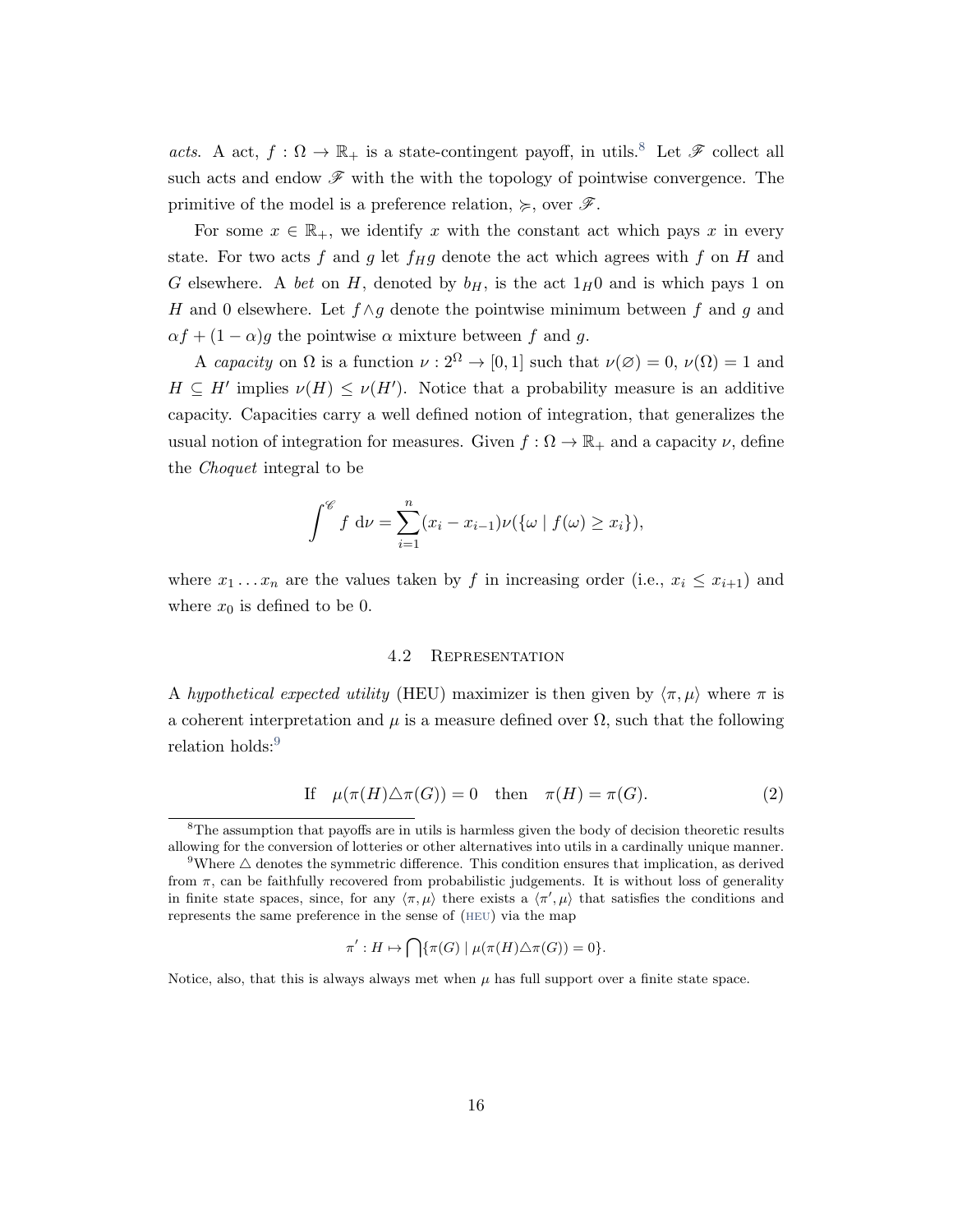The value of the act  $f$ , is then given by

<span id="page-16-2"></span>
$$
V(f) = \int^{\mathscr{C}} f \, \mathrm{d}(\mu \circ \pi) \tag{HEU}
$$

<span id="page-16-1"></span>which for the simple case of bets, resolves to  $V(b_H) = \mu(\pi(H))$ . As usual, we say that  $\langle \pi, \mu \rangle$  represents  $\succcurlyeq$  if the corresponding value function orders acts exactly as  $\succcurlyeq$  does.

## 4.3 Implication from Preference

The DM's perception of implication can be identified from her preferences over acts. In particular, we say that the decision maker, with preference  $\succcurlyeq$ , reveals that she perceives that the hypothesis H implies the hypothesis G if  $b_G \sim b_{H\cup G}$ , and we parsimoniously right  $H \Rightarrow G$ <sup>[10](#page-16-3)</sup> In such a case, the DM is equally willing to bet on G as on the disjunctive hypothesis that either H or G is true. In general, winning a bet given either  $H$  or  $G$  provides more ways to win, and so the DM's indifference betrays a belief that every (payoff relevant) contingency not precluded by  $H$  is likewise not precluded by  $G$ . In other words, the DM believes it impossible that  $H$  is true and  $G$  is not.

## <span id="page-16-5"></span>PROPOSITION 3. Let  $\langle \pi, \mu \rangle$  represent  $\succcurlyeq$ . Then  $\Rightarrow$  is derived from  $\pi$ .

If  $\Omega$  was infinite, the 1-1 correspondence between betting behavior and subjective implication fails. This is because the DM, when considering her preference over bets, ignores 0-probability events, while implication is does not. According to betting behavior:  $b_{\varnothing} \sim b_{\varnothing \cup H}$  for any  $\mu$ -probability 0 event H. But  $\pi$  would then send  $\varnothing$ to something containing the union of all zero probability events, which may itself be of positive probability. Thus, in uncountable state spaces, implication must be elicited in a more subtle way.

#### 5 Axioms

<span id="page-16-4"></span><span id="page-16-0"></span> $\mathbf{A5}$ —CHOQUET (CHQ).  $\succcurlyeq$  is represented by a Choquet Expected Utility.

<span id="page-16-3"></span><sup>&</sup>lt;sup>10</sup>The notation here is supposed to be evocative, if a little on the nose, in that it makes an arrow with the preference symbol. This has the bennefit that it allows us to discuss the implication of two DMs,  $\succcurlyeq_1$  and  $\succcurlyeq_2$ , using  $=\succcurlyeq_1$  and  $=\succcurlyeq_2$ .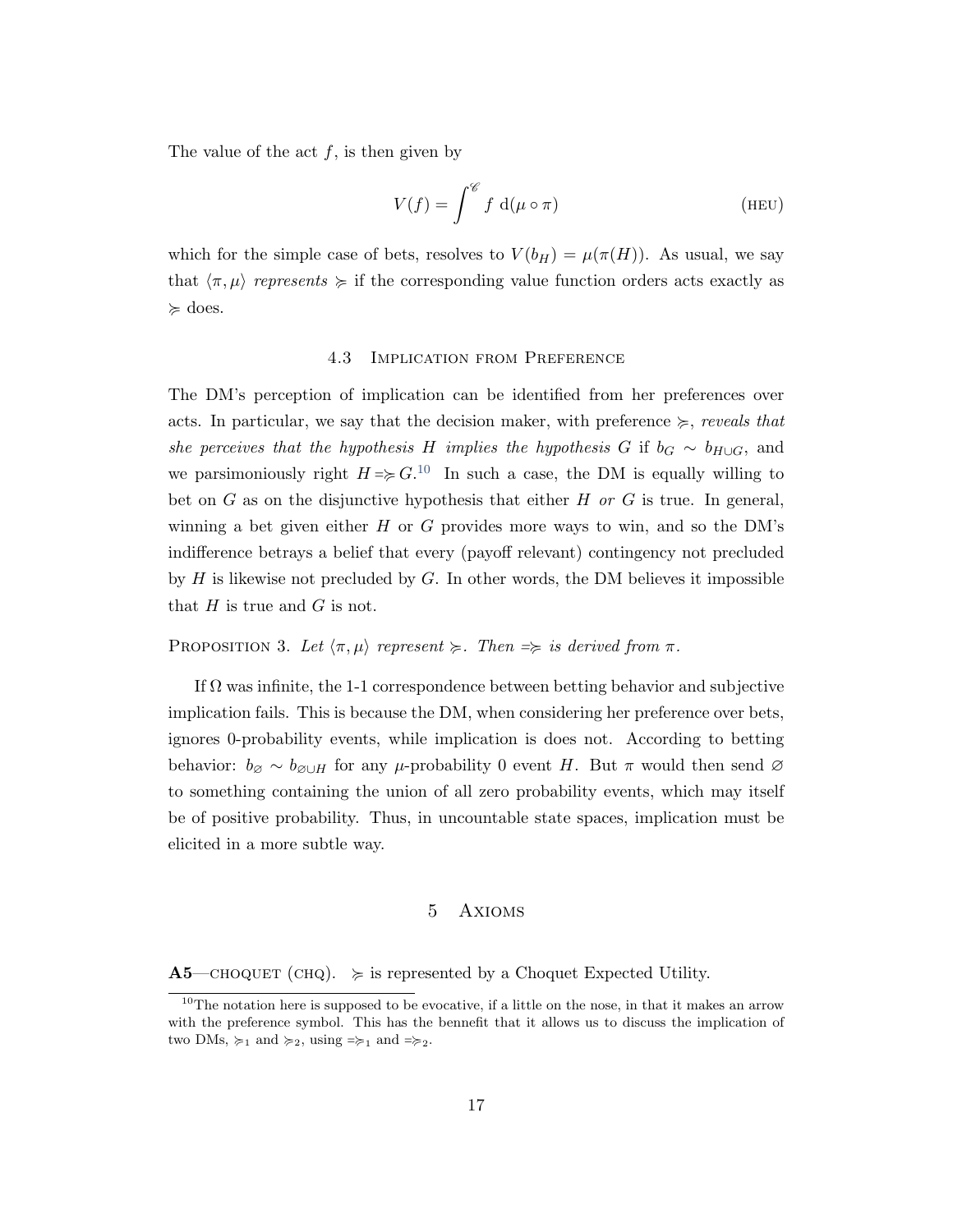<span id="page-17-0"></span>**A6**—MODULARITY (MOD). If  $g \sim g \vee f$  then  $g \vee h \sim g \vee h \vee f$ .

It is worth briefly examining (MOD) in the context of individual bets:

$$
b_G \sim b_{G \cup H}
$$
 implies  $b_{G \cup F} \sim b_{G \cup F \cup H}$ ,

From this it becomes clear that (MOD) is indeed the [mod](#page-17-0)ularity axiom of [Kreps](#page-28-11)  $(1979).$  $(1979).$ <sup>[11](#page-17-1)</sup> There it lends an entirely different interpretation but plays a technical similar role.

<span id="page-17-2"></span>A7—RELEVANCE (REL). If  $h \vee h' \sim h \vee h' \vee f$ , then there exists a  $g, g' \in \mathscr{F}$  such that  $h \sim h \vee g$ ,  $h' \sim h' \vee g'$  and  $f = g \vee g'$ .

 $(REL)$  states that the DM perceives  $F$  to be implied by the joint hypothesis of H and  $H'$ , then F can be decomposed into two weaker hypotheses: one,  $G$ , that follows from  $H$  and the other  $G'$  that follows from  $H'$ . (REL) is [rel](#page-17-2)ated, from a different vantage, to a notion of dynamic consistency: first learning  $H$  then learning  $H'$  yields the same implications as learning the two simultaneously.

<span id="page-17-3"></span>THEOREM 4. If  $\succcurlyeq$  satisfies A4 and A5 then  $\Rightarrow$  is derived from a weakly coherent interpretation. If in addition,  $\succcurlyeq$  satisfies A7 then  $\Rightarrow$  is derived from a coherent interpretation.

Theorem [4](#page-17-3) provides the existence of interpretation, needed for a HEU representation. What remains, then, is to ensure the existence of a probability over the state space giving rise to the DM's preference when combined with this projection. Normally, the existence of such a measure would be guaranteed by a straightforward independence or linearity restriction. This approach, unfortunately, does not apply so straightforwardly here. The impediment lies in the fact that the DM's preference only measures specific subsets of the state space (sets in the image of  $\pi$ ). This collection might be very sparse (i.e, far from being an algebra), and so, we need stronger conditions on our observable to ensure the local linearity can be lifted to the entire state-space.

This restriction comes in the form of *total monotonicity*, a property that plays a key (albeit very different) roll in the theory of belief functions, following [Dempster](#page-28-12)

<span id="page-17-1"></span><sup>&</sup>lt;sup>11</sup>Perhaps a mere curiosity: We can define a preference relation  $\bf{R}$  over the set of non-empty hypotheses given by  $H \mathbb{R}G$  if  $b_H \geq b_G$ . Then, (CHQ) implies [Kreps'](#page-28-11) preference for flexibility axiom, as well ensuring  $\bf{R}$  is a weak order. Therefore,  $\bf{R}$ , which when derived from an HEU preference is represented by  $\mu \circ \pi$ , also has a Krepsian representation in that it can be represented by a subjective state space and set of state dependent utilities.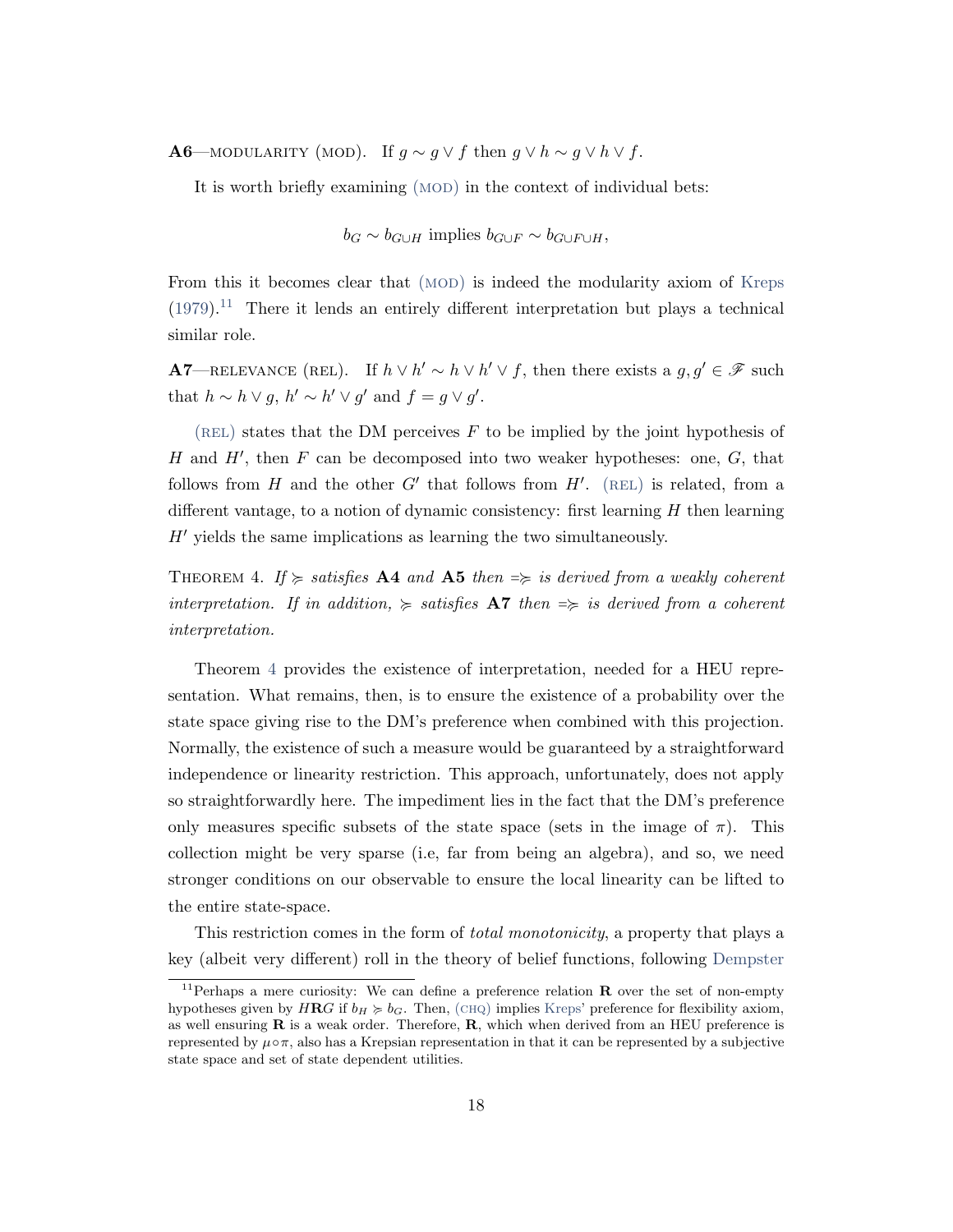[\(1967\)](#page-28-12) and [Shafer](#page-29-5) [\(1976\)](#page-29-5). Towards introducing this within our framework, we need the following bits of notation. For each n, let  $\mathcal{I}(n)$  collect all non-empty subsets of  $\{1 \ldots n\}$ . Further, for an indexed set of n hypotheses,  $\{H_i\}_{i\leq n}$ , set for each  $I \in \mathcal{I}(n)$ some hypothesis  $H_I$  such that  $[[H_I, \Rightarrow] = \bigcap_{i \in I} [H_i, \Rightarrow]$ .

Remark 2. If  $\succeq$  satisfies (CHQ) and (MOD) then it is the conclusion of Theorem [4](#page-17-3) and Lemmas [1](#page-24-0) and [3](#page-24-1) that for any  $\{H_i\}_{i\leq n}$  and  $I \in \mathcal{I}(n)$ , such a hypothesis  $H_I$ exists. Moreover, if  $\pi$  is the unique weakly coherent interpretation from which  $\Rightarrow$ is derived, then  $\pi(H_I) = \bigcap_{i \in I} \pi(H_i)$ .

The hypotheses that imply  $H_I$  are exactly those that imply each  $H_i$ . Thus, a coherent DM interprets  $H_I$  as the intersection of her interpretation of the  $H_i$ 's. While  $H_I$  need not be unique, this multiplicity is non-threatening since the DM's betting behavior is, by definition, invariant across this class.

<span id="page-18-0"></span>**A8**—INCLUSION / EXCLUSION (I/E). Let  $G = \bigcup_{i \leq n} H$ . Then for any F,

$$
b_{H_I} \sim \alpha^I b_F
$$
 for all  $I \in \mathcal{I}(n)$  implies  $b_G \sim (\sum_{\mathcal{I}(n)} (-1)^{|I|+1} \alpha^I) b_F$ 

where  $\alpha^I \in \mathbb{R}_+$  for each  $I \in \mathcal{I}(n)$ .

To see what ( $I/E$ ) entails, consider the case where  $G = H_1 \cup H_2$ . By ([D](#page-12-3)), we have  $\pi(G) = \pi(H) \cup \pi(H')$ . So then, since  $H_{\{1\}} = H_1$  and  $H_{\{2\}} = H_2$ , ( $I/E$ ) states that betting on G valued equally to the sum of the values of betting on  $H_1$  and  $H_2$ :

if  $\alpha_1 b_F \sim b_{H_1}$  and  $\alpha_2 b_F \sim b_{H_2}$  then  $(\alpha_1 + \alpha_2) b_F \sim b_G$ . Of course, when  $H_1$ and  $H_2$  are not disjoint, a bet on  $H_1$  and a bet of  $H_2$  includes getting paid twice in the event they both are true. To correct for this,  $(I/E)$  requires that we subtract this additional term: if  $\alpha_1 b_F \sim b_{H_1}$  and  $\alpha_2 b_F \sim b_{H_2}$  and  $\alpha_{\{1,2\}} b_F \sim b_{H_1 \cap H_2}$  then  $(\alpha_1 + \alpha_2 - \alpha_{\{1,2\}}) b_F \sim b_G$ . Then,  $(I/E)$  requires that this pattern holds for larger collections of hypotheses.

<span id="page-18-1"></span>THEOREM 5.  $\geq$  satisfies **A5-8** if and only if it has a Hypothetical Expected Utility representation,  $\langle \mu, \pi \rangle$ , Moreover,  $\pi$  is unique and  $\mu$  is uniquely defined over the algebra generated by the image of  $\pi$ .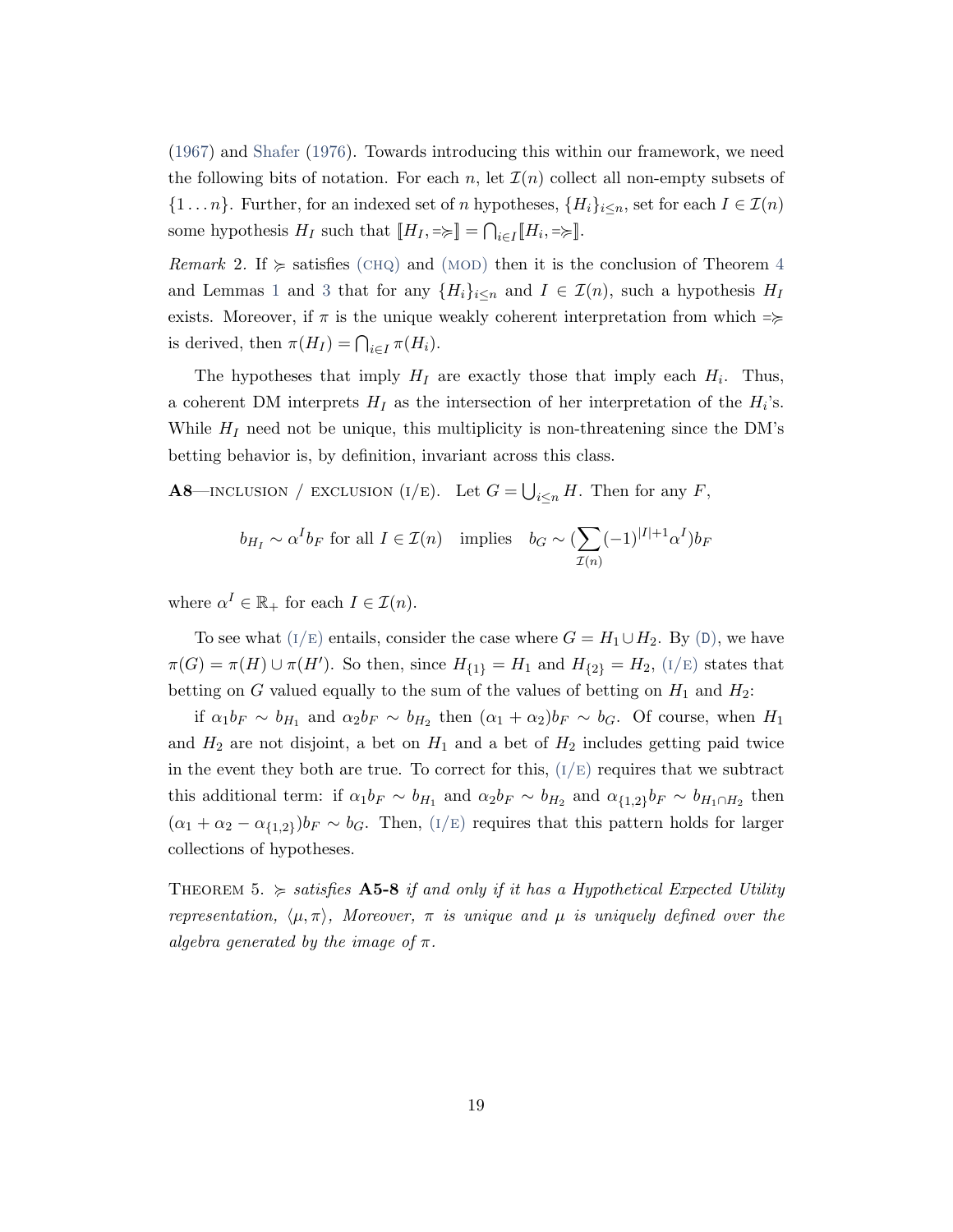# 6 Comparative Hypothetical Reasoning

Where there are multiple HEU DMs facing the same uncertain environment, there is a natural ordering on their hypothetical reasoning. A DM is a better hypothetical reasoner than another DM whenever her interpretations are always closer to the truth. To make this precise let  $\succcurlyeq_1$  and  $\succcurlyeq_2$  be two HEU preferences defined on a common state-space, and let  $\langle \pi_1, \mu_1 \rangle$  represent  $\succcurlyeq_1$  and  $\langle \pi_2, \mu_2 \rangle$  represent  $\succcurlyeq_2$ . Let  $\Rightarrow$ <sub>1</sub> and  $\Rightarrow$ <sub>2</sub> denote the respective derived subjective implication relations.

Formally, say  $\succcurlyeq_1$  is a better hypothetical reasoner than  $\succcurlyeq_2$  if  $H \subseteq \pi_1(H) \subseteq \pi_2(H)$ for all hypotheses  $H$ . Not all DMs can be compared in the manner, since it is possible to have a more accurate interpretation for some hypotheses and a less accurate one for others. The 'better hypothetical reasoner' relation is a partial order over all possible interpretations with  $\pi(H) = H$  being the maximal element and  $\pi(H) = \Omega$ being the minimal element. A desirable property of this definition is that it in no way depends on  $\mu$  and so does not require the DMs to entertain the same probabilistic judgements.

The characterization of the better hypothetical reasoner is simple given the machinery developed above:

<span id="page-19-1"></span>PROPOSITION 6. Let  $\succcurlyeq_1$  and  $\succcurlyeq_2$  be two HEU preferences defined on a common state-space. Then the following are equivalent:

- 1.  $\succcurlyeq_1$  is a better hypothetical reasoner than  $\succcurlyeq_2$ , and
- 2.  $G \Rightarrow H$  implies  $G \Rightarrow H$  for all hypotheses H and G.

<span id="page-19-0"></span>Proposition [6](#page-19-1) shows that DM 1 is a better reasoner than DM 2 exactly when she perceives less implications. So, this result reinforces the conception of hypothetical reasoning as the ability to properly understand implication.

## 7 Ambiguity Attitudes and Dual Models

A DM's attitude towards subjective uncertainty has long been connected to her preference for hedging: her desire to smooth consumption by hedging between two uncertain acts. Of course, a (strict) preference or dis-preference for hedging is a violation of subjective expected utility.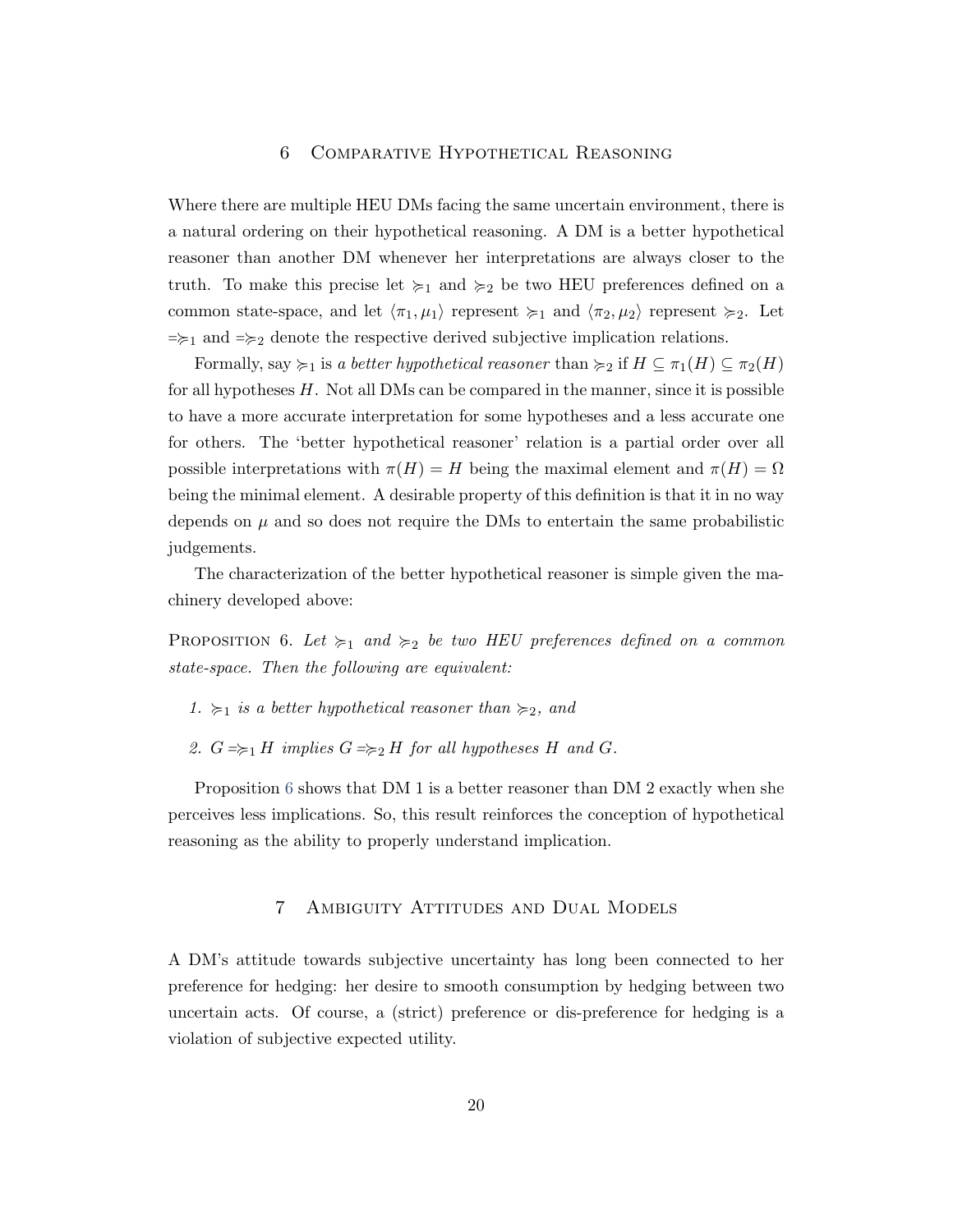<span id="page-20-1"></span>**A9**—AVERSION TO HEDGING (AL). If  $f \ge g$ , then  $f \ge \frac{1}{2}$  $\frac{1}{2}f + \frac{1}{2}$  $rac{1}{2}g$ .

**A9'**—PREFERENCE FOR HEDGING (AA). If  $f \ge g$ , then  $\frac{1}{2}f + \frac{1}{2}$  $\frac{1}{2}g \succcurlyeq g.$ 

Call a DM ambiguity loving if she displays an aversion to hedging and ambiguity averse if she displays the The HEU decision maker, by virtue of misinterpreting events, displays an aversion to hedging.

COROLLARY 1. If  $\succcurlyeq$  has a Hypothetical Expected Utility representation then it satisfies  $(AL)$ .

It is well known, e.g., see [Schmeidler](#page-29-6) [\(1989\)](#page-29-6), that a Choquet EU decision maker is ambiguity loving if and only if the representing capacity is concave: that is if  $\nu(G \cap H) + \nu(H \cup G) \leq \nu(H) + \nu(G)$ . When  $\nu = \mu \circ \pi$  for a measure  $\mu$  and a coherent interpretation  $\pi$  this always holds, as can be concluded by the observation that that  $\pi(H \cap G) \subseteq \pi(H) \cap \pi(G)$  and  $\pi(G \cup H) = \pi(H) \cup \pi(G)$ .

Often, however, it is not ambiguity loving, but ambiguity averse behavior that economists want to explain. Towards this, it is worth possibly considering the dual model of the one presented here. Call an interpretation  $\pi$  dual-coherent if it satisfies along with  $(M)$  $(M)$  $(M)$  and  $(I)$  $(I)$  $(I)$ :

<span id="page-20-2"></span>TRUTH'  $(T') \pi(H) \subseteq H$ , and

CONSISTENCY'  $(C')$   $\pi(H) \cap \pi(G) \subseteq \pi(H \cap G)$ .

Axiomatizing a dual-coherent interpretation, either from an implication relation or a preference relation, is a straightforward exercise in exchanging objects for their dual counterparts.

<span id="page-20-0"></span>Call a DM a dual-HEU maximizer if her preferences are represented by some  $\langle \mu, \pi \rangle$  with a dual-coherent  $\pi$ . It should be clear that such a DM displays a preference for hedging and is therefore ambiguity averse. More interestingly, is, perhaps, the interpretation of ambiguity aversion that is afforded by such a model. Here the DM *fails to perceive all contingencies consistent with a hypothesis* as evidenced by  $(T')$  $(T')$  $(T')$ . Such a DM find value in hedging because she cannot fail to recognize a contingency is part of with H or G but recognize that it is contained by  $H \cup G$ .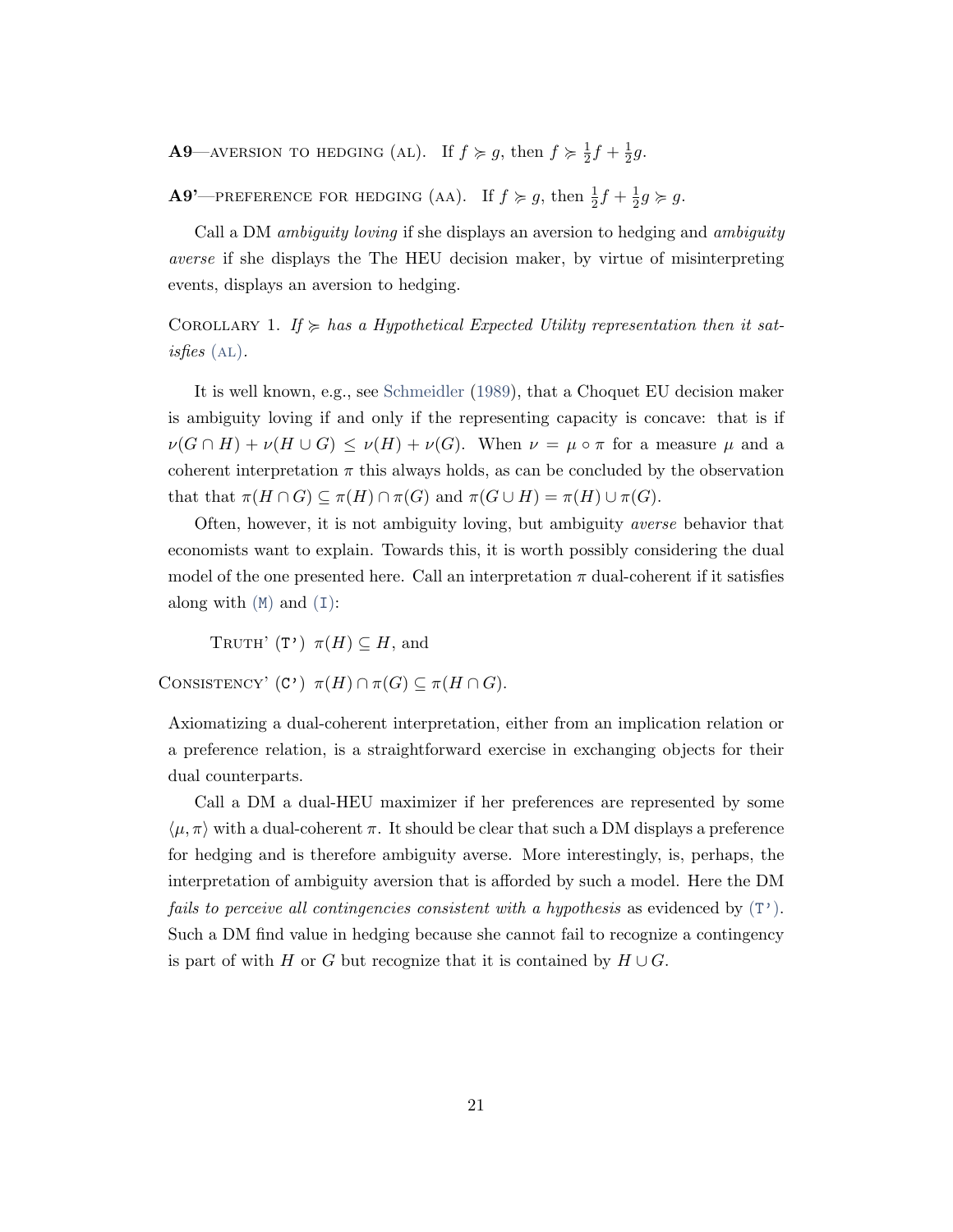# 8 Discussion and Related Literature

In contrast to many biases in decision making (uncertainty aversion, improper Bayesian updating, reference dependence, etc) there are few, if any, simple yet general models of flawed hypothetical reasoning. Failures in hypothetical thinking have been oft cited in psychology and economics as a reason for empirically observed deviations form normative predictions. In a forceful exhibit of illogicality, [Tversky](#page-29-3) [and Kahneman](#page-29-3) [\(1983\)](#page-29-3) found evidence of what they called the conjunction fallacy, wherein subjects rank the likelihood of statement of the form 'p AND  $q$ ' as strictly higher than the statement 'p'. Since this is a logical impossibility irrespective of the interpretation of propositions 'p' and 'q,' their findings provide unambiguous evidence imperfect hypothetical reasoning. Such behavior cannot be rationalized by the present model as it violates monotonicity via ([M](#page-12-1)).

More recently, there have been experimental economic studies where subjects take dominated (or inconsistent) actions in apparent violation of cogent hypothetical judgments. [Esponda and Vespa](#page-28-2) [\(2014\)](#page-28-2), in a very clean design, find that subjects in a voting game play dominated actions by not conditioning on being pivotal. Martínez-[Marquina, Niederle and Vespa](#page-29-2) [\(2019\)](#page-29-2) examine such failure of contingent reasoning in the presence of uncertainty and find the effect exacerbated. [Agranov, Healy and](#page-28-6) [Nielsen](#page-28-6) [\(2020\)](#page-28-6) report subject's deliberate randomization across identical decision problems in a way inconsistent with maximizing payoff with respect to any known model of beliefs.

There is a small literature that discusses relation between contingent and probabilistic reasoning. In a similar spirt to this paper, [Mukerji](#page-29-7) [\(1997\)](#page-29-7) considers a DM who maps an objective state space (i.e., the one that governs payoffs) into a subjective one. The author then shows that if the inverse mapping fails to preserve unions of events the DM will display ambiguity aversion. A critical difference is between [Mukerji](#page-29-7) [\(1997\)](#page-29-7) and the incumbent paper, is that it takes as given the DM's mapping between the objective and subjective state spaces, rather than identifying it from behavior (i.e., preferences over acts) or a subjective implication relation.

[Esponda and Vespa](#page-28-7) [\(2019\)](#page-28-7) show that many of the experimental results that have been attributed to a failure of contingent reasoning can be recast as a violation of Savage's sure-thing-principle. The present paper furthers this general program but providing a particular definition of contingent (i.e., hypothetical) in terms patterns of choice where are independent fo the particular choice environment and showing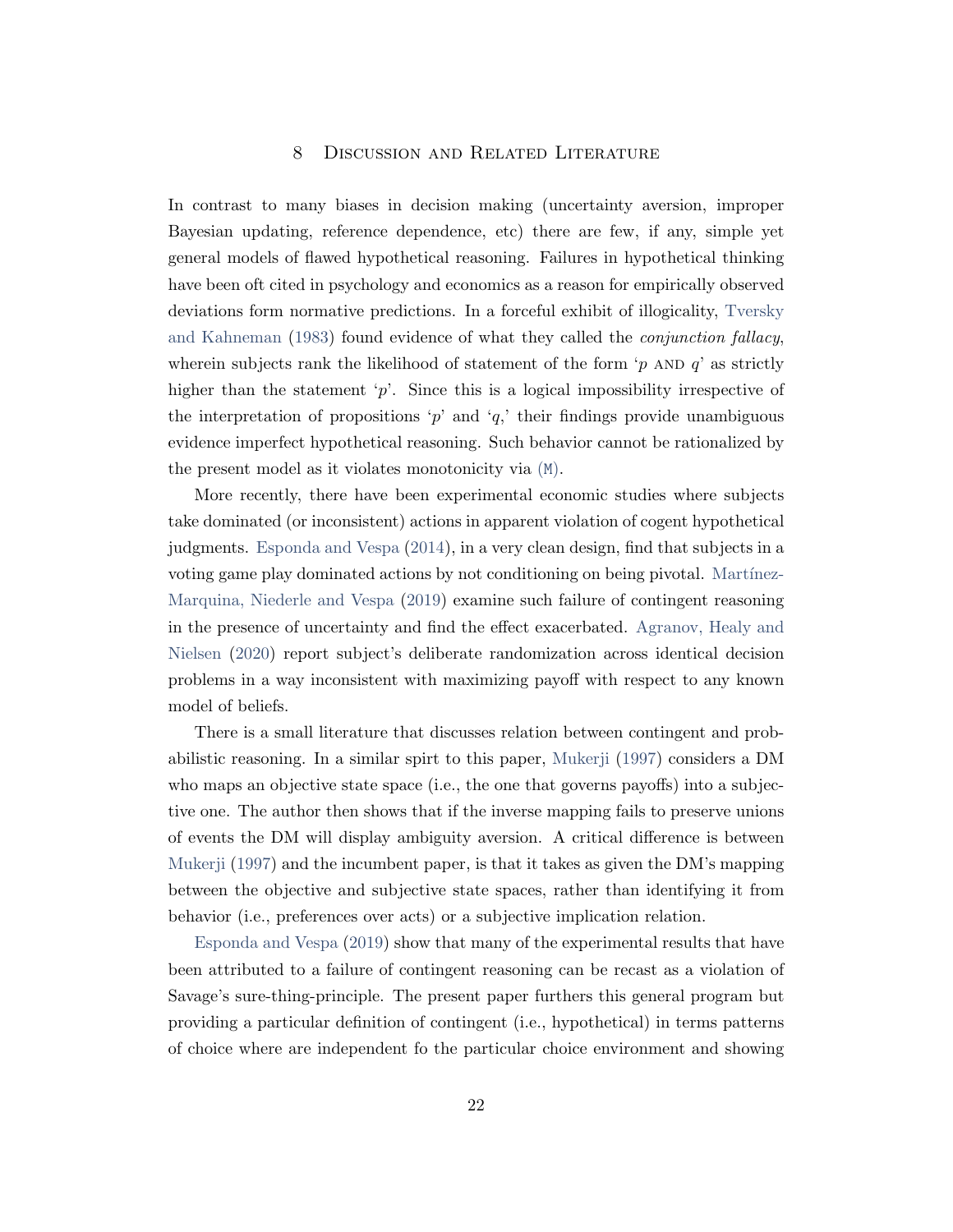that such preference necessarily violate the sure-thing-principle (or, more accurately, its analogue for convex spaces, the independence axiom).

[Piermont and Zuazo-Garin](#page-29-8) [\(2020\)](#page-29-8) also derives an implication relation from preferences, albeit preferences over a more abstract space of propositions. There the main focus is on non-monotone implications relations, in other words, that violate  $(M)$  $(M)$  $(M)$ . In the present formulation, precisely because of  $(M)$ , the DM perceives too many implications. Relaxing ([M](#page-12-1)) allows for a DM whose hypothetical judgments fail in the opposite direction, whereby she perceives too few implications. Such non-monotone implication relations can explain extreme (although not uncommon) violations of logical rationality such as the conjunction fallacy as introduced by [Tversky and](#page-29-3) [Kahneman](#page-29-3) [\(1983\)](#page-29-3). In [Piermont and Zuazo-Garin](#page-29-8) [\(2020\)](#page-29-8) the state-space is a derived object but it is not unique.

This paper also draws heavily on the theory of closure operators from order theory and topology [Kuratowski](#page-28-13) [\(1966\)](#page-28-13). Although, to the best of my knowledge, the main results are all novel, the objects of study are far from. Indeed, many of the definitions and some of the interim results (lemmas) can be found scattered through this literature. A coherent interpretation,  $\pi$ , that also satisfies the stipulation that  $\pi(\emptyset) = \emptyset$  is known as a (topological) closure operator and it is well known that the set  $\Pi = \{H \mid \pi(H) = H\}$  forms a topology (and for any topology on  $\Omega$ , the map  $H \mapsto \text{cl}(H)$  is a closure operator (hence a coherent interpretation)). Likewise, its dual (that preserves  $\Omega$ ) is known as an interior operator. This should come as no surprise to those initiated to the field of modal logic, where the connection between topology and logic of knowledge and belief goes back to as least [McKinsey](#page-29-9) [\(1941\)](#page-29-9); see [Parikh, Moss and Steinsvold](#page-29-10) [\(2007\)](#page-29-10) for a survey.

# A PROOFS

*Proof of Proposition [1.](#page-14-2)* Necessity. Necessity of  $(TRV)$  and  $(MON)$  are obvious. We will show the necessity of (DED). Let  $H_i \Rightarrow G$  for all i in some index set  $\mathcal{I}$ . [T](#page-11-1)hen  $\pi(H_i) \subseteq \pi(G)$ —and therefore by (T),  $H_i \subseteq \pi(H_i) \subseteq \pi(G)$ —for each  $i \in \mathcal{I}$ . So  $\bigcup_{i\in\mathcal{I}} H_i \subseteq \pi(G)$  $\bigcup_{i\in\mathcal{I}} H_i \subseteq \pi(G)$  $\bigcup_{i\in\mathcal{I}} H_i \subseteq \pi(G)$ . By ([M](#page-12-1)), this implies  $\pi\left(\bigcup_{i\in\mathcal{I}} H_i\right) \subseteq \pi(\pi(G))$ . Lastly, (I) yeilds  $\pi\big(\bigcup_{i\in\mathcal{I}} H_i\big) \subseteq \pi(\pi(G))$  which shows that  $\bigcup_{i\in\mathcal{I}} H_i \Rightarrow G$ .

**Sufficiency.** Define  $\pi$  as  $H \mapsto \bigcup [H]$ . We first show that  $\Rightarrow$  is derived from π. Let  $G \Rightarrow H$ . Then by (TRV),  $\llbracket G \rrbracket \subseteq \llbracket H \rrbracket$  and hence  $\pi(G) \subseteq \pi(H)$ . Now let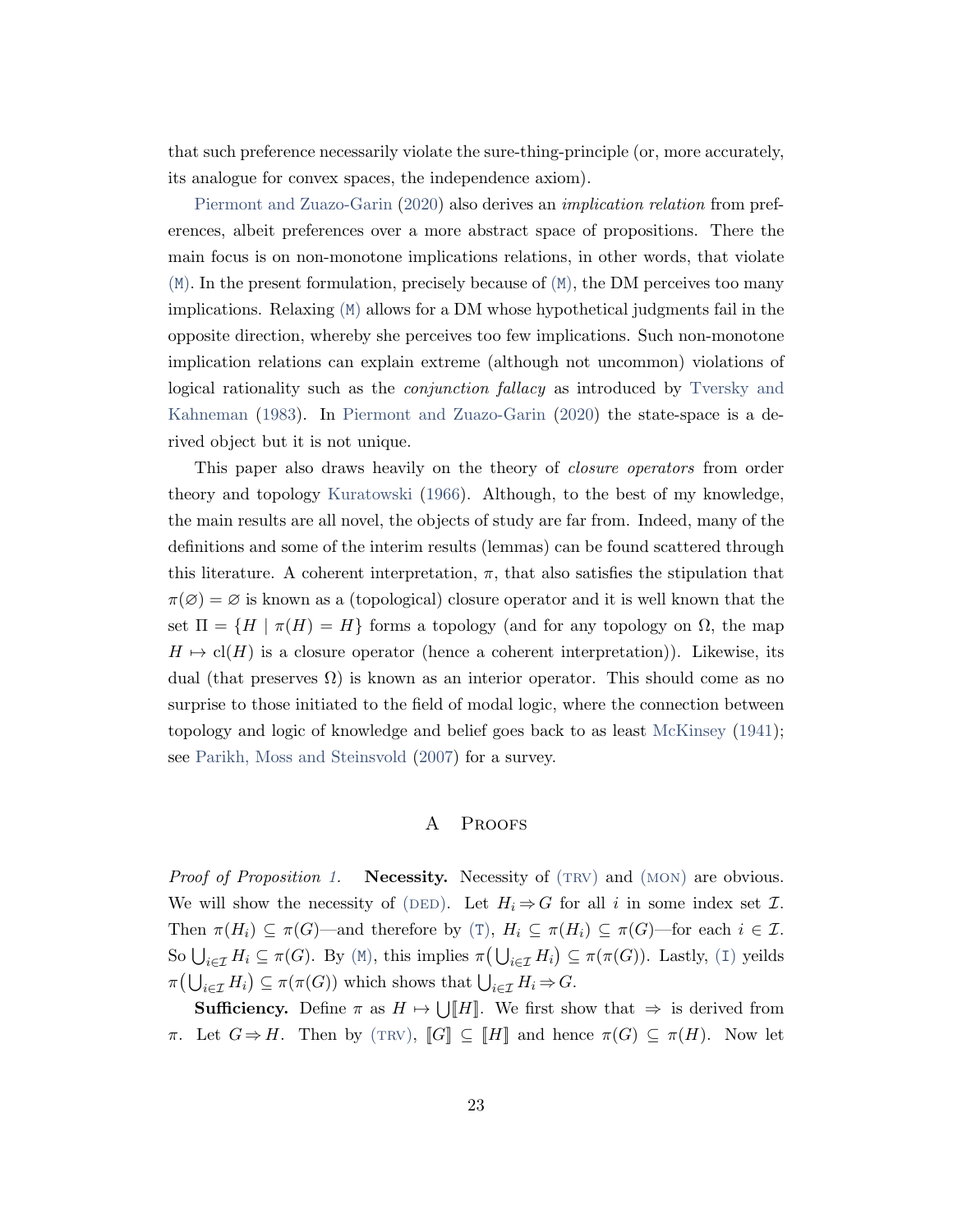$\pi(G) \subseteq \pi(H)$ . By (DED),  $\pi(H) \Rightarrow H$ . By (MON),  $G \in [G]$  and hence  $G \subseteq \pi(G)$ . Therefore,  $H \Rightarrow \pi(H) \subseteq \pi(G) \subseteq G$  and so by (MON) and (TRV),  $H \Rightarrow G$ .

Next we verify that  $\pi$  is coherent. By (MON)  $G \in [H]$  for all  $G \subseteq H$ . First notice this implies  $H \in [H]$ , or that,  $H \subseteq \pi(H)$ : we have ([T](#page-11-1)). Second notice that time implies  $\llbracket G \rrbracket \subseteq \llbracket H \rrbracket$  for  $G \subseteq H$ : we have  $(\mathbb{M})$  $(\mathbb{M})$  $(\mathbb{M})$ . Finally, by  $(DED)$ ,  $\pi(H) \Rightarrow H$ , by (MON)  $H \Rightarrow \pi(H)$ . (TRV) therefore delivers  $\llbracket H \rrbracket = \llbracket \pi(H) \rrbracket$  so  $\pi(H) = \pi(\pi(H))$ : we have  $(I)$  $(I)$  $(I)$ .

Uniqueness. Given  $\Rightarrow$ , let  $\Leftrightarrow$  be the symmetric component. It follows from (MON) and (TRV) that  $\Leftrightarrow$  is an equivalence relation: let [H] denote the equivalence classes. From (DED) we have that  $\bigcup H \in [H]$ . Now, notice, that for any  $\pi$  such that  $\Rightarrow$  is derived from  $\pi$ , it must be that  $\pi(\bigcup[H]) = \bigcup[H]$ . [I](#page-12-0)ndeed, by (I), we have  $\pi(\pi(\bigcup [H])) = \pi(\bigcup [H])$  so  $\pi(\bigcup [H]) \Leftrightarrow \bigcup [H]$  or that  $\pi(\bigcup [H]) \in [H]$ . Thus,  $\pi(\bigcup [H]) \subseteq \bigcup [H]$  and other inclusion follows from ([T](#page-11-1)). Finally, notice that for all  $G \in [H], \pi(G)$  must equal  $\pi(H)$  and so  $\pi$  is uniquely determined by its value,  $\pi(\bigcup [H])$ , for each equivalence class.

*Proof of Proposition [2.](#page-14-3)* Necessity. In light of Proposition [1](#page-14-2) only the necessity of (DCMP) remains. To see (DCMP), notice that if  $F \Rightarrow H \cup H'$  then  $F \cap \pi(H) =$ <sup>df</sup>  $G \Rightarrow H$ . [I](#page-12-0)ndeed,  $G = F \cap \pi(H) \subseteq \pi(H)$ . So, using properties  $(M)$  $(M)$  $(M)$  and  $(I)$ , we obtain  $\pi(G) \subseteq \pi(\pi(H)) = \pi(H)$ . Moreover, since  $F \Rightarrow H \cup H'$ , ([T](#page-11-1)) and ([C](#page-12-2)) insinuate that  $F \subseteq \pi(F) \subseteq \pi(H \cup H') \subseteq \pi(H) \cup \pi(H')$ . Thus, (defining G' in analog to G above) we have  $F = G \cup G'$ .

**Sufficiency.** We will show that the (weakly coherent)  $\pi : H \mapsto \bigcup [H]$  sat-isfies ([D](#page-12-3)) when  $\Rightarrow$  satisfies (DCMP). Fix H and H'. By ([I](#page-12-0)) it must be that  $\pi(\pi(H \cup H')) = \pi(H \cup H')$ : so we have  $\pi(H \cup H') \Rightarrow H \cup H'$ . Applying (DCMP) yields a  $G, G'$ , such that  $G \in [H]$ ,  $G' \in [H']$  and  $\pi(H \cup H') = G \cup G'$ . Thus  $\pi(H \cup H') = G \cup G' \subseteq \pi(H) \cup \pi(H')$ ).

Proof of Proposition [3.](#page-16-5) Let  $\pi(H) \subseteq \pi(G)$ . Then  $\pi(H \cup G) = \pi(H) \cup \pi(G) = \pi(G)$ , and so  $V(b_H \vee b_G) = V(b_{H \vee G}) = \mu(\pi(H \cup G)) = \mu(\pi(G)) = V(b_G)$ . Now let  $V(b_H \vee b_G) = V(b_G)$  so that  $\mu(\pi(H \cup G)) = \mu(\pi(G))$ . ([M](#page-12-1)) implies  $\pi(H) \subseteq \pi(H \cup G)$ , so we have  $\mu(\pi(H\cup G)\triangle \pi(G)) = 0$ , implying  $\pi(H\cup G) = \pi(G)$ , or  $\pi(H) \subseteq \pi(H\cup G) =$  $\pi(G)$ .

*Proof of Theorem [4.](#page-17-3)*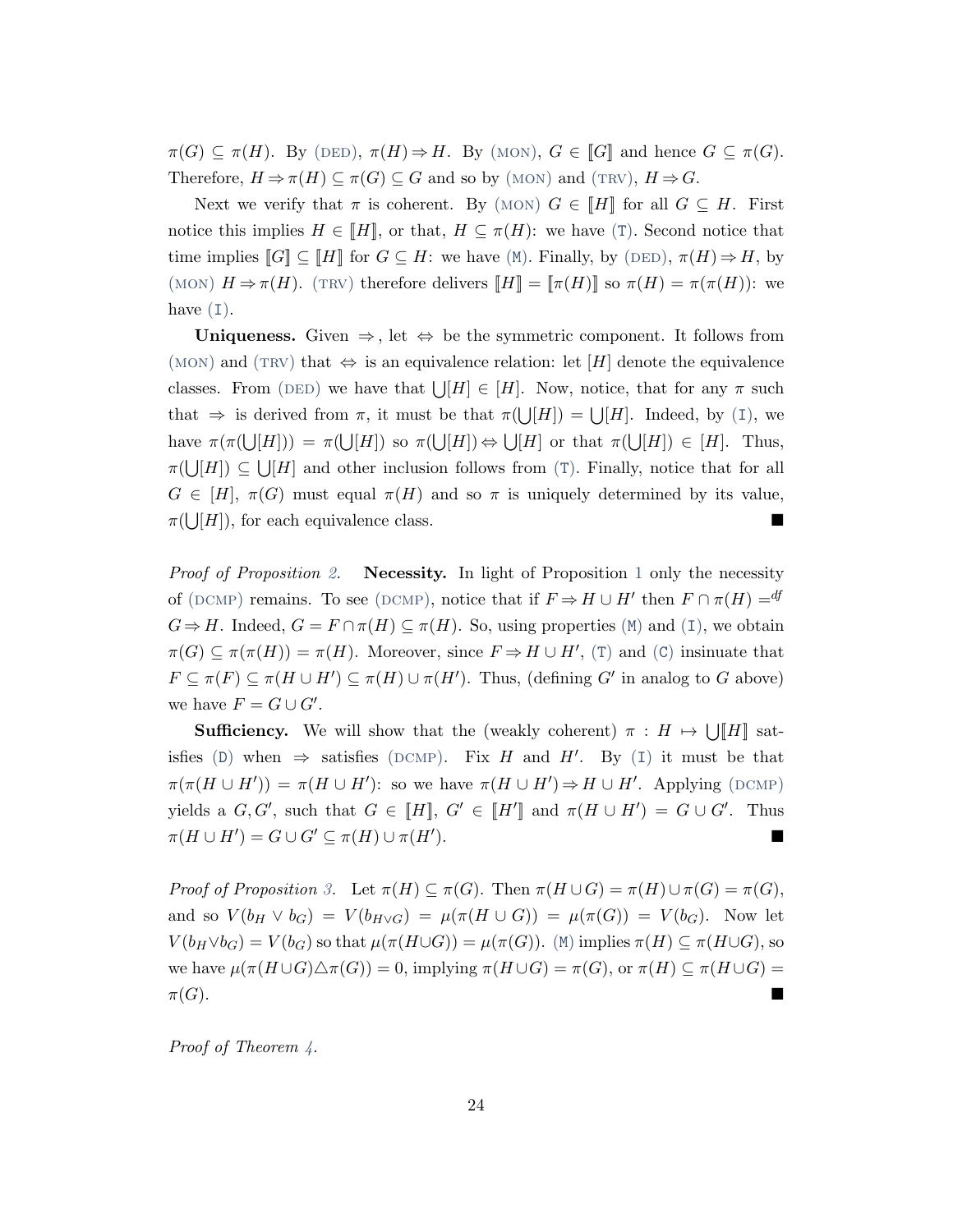- (TRV): Let  $H \Rightarrow G$  and  $G \Rightarrow F$ . Then  $b_G \sim b_G \vee b_H$  and  $b_F \sim b_F \vee b_G$ . By (MOD), these relations yield  $b_G \vee b_F \sim b_G \vee b_F \vee b_H$  and  $b_F \vee b_H \sim b_F \vee b_H \vee b_G$ . By (CHQ),  $\succeq$  is transitive, liberal use of which indicates,  $b_F \sim b_H \vee b_F$ : hence  $H \Rightarrow F$ .
- (MON): Immediate from the definition of  $\Rightarrow$  and the reflexivity of  $\succeq$  (as ensured by  $(CHQ)$ ).
- (DED): Let  $H \Rightarrow G$  and  $H' \Rightarrow G$ . Then  $b_G \sim b_G \vee b_H$  and  $b_G \sim b_G \vee b_{H'}$ . (MOD), and the latter relation yields  $b_G \vee b_H \sim b_G \vee b_H \vee b_{H'}$ . So, the transitivity of  $\succcurlyeq$ produces  $b_G \sim b_G \vee b_{H'} \vee b_H = b_G \vee b_{H\cup H'}$ , and so  $H \cup H' \Rightarrow G$ . Since we are working with a finite state-space this suffices.
- (DCMP): Let  $F \Rightarrow H \cup H'$ . Then  $b_H \vee b_{H'} \sim b_H \vee b_{H'} \vee b_F$ . (REL), and the latter [rel](#page-17-2)ation yields the existence of some  $g, g' \in \mathscr{F}$  such that  $b_H \sim b_H \vee g$ ,  $b_{H'} \sim b_{H'} \vee g'$ and  $b_F = g \vee g'$ . Set  $G = {\omega \mid g(\omega) > 0}$  and  $G' = {\omega \mid g'(\omega) > 0}$ . Then it is a straightforward consequence of the Choquet representation, ([chq](#page-16-4)) that  $G \Rightarrow H, H' \Rightarrow H'$  and  $F = G \cup G'.$

<span id="page-24-0"></span>LEMMA 1. Let  $\pi$  be a weakly coherent. Then  $\Pi = {\pi(H) | H \subseteq \Omega}$  is closed under arbitrary intersections.

 $\blacksquare$ 

*Proof of Lemma [1.](#page-24-0)* Let  $H_i \in \Pi$  for all i is some index set  $\mathcal{I}$ . Set  $H = \bigcap_{i \in \mathcal{I}} H_i$ ; we will show that  $\pi(H) = H$ , indicating that  $H \in \Pi$ . For each  $i \in \mathcal{I}$  we have  $H \subseteq H_i$ or by ([M](#page-12-1)) and ([I](#page-12-0)),  $\pi(H) \subseteq \pi(H_i) = H_i$ . Hence  $\pi(H) \subseteq \bigcap_{i \in \mathcal{I}} H_i = H$ . The other direction follows directly from ([T](#page-11-1)).

<span id="page-24-2"></span>LEMMA 2. Let  $\Rightarrow$  be derived from  $\pi$  with  $\pi$  weakly coherent. Then  $H \Rightarrow G$  if and only if  $H \subseteq \pi(G)$ .

*Proof of Lemma [2.](#page-24-2)* Only If: Since  $\Rightarrow$  is derived from  $\pi$ ,  $H \Rightarrow G$  is equivalent to  $\pi(H) \subseteq \pi(G)$ . By ([T](#page-11-1)), this implies  $H \subseteq \pi(H) \subseteq \pi(G)$ . If:  $H \subseteq \pi(G)$  implies by ([M](#page-12-1)) that  $\pi(H) \subseteq \pi(\pi(G))$  and hence by ([I](#page-12-0)[\),](#page-12-0)  $\pi(H) \subseteq \pi(G)$ .

<span id="page-24-1"></span>LEMMA 3. Let  $\Rightarrow$  be derived from  $\pi$ , with  $\pi$  weakly coherent. Then:  $\pi(G)$  =  $\bigcap_{i\leq n} \pi(H_i)$  if and only if  $\llbracket G \rrbracket = \bigcap_{i\leq n} \llbracket H_i \rrbracket$ .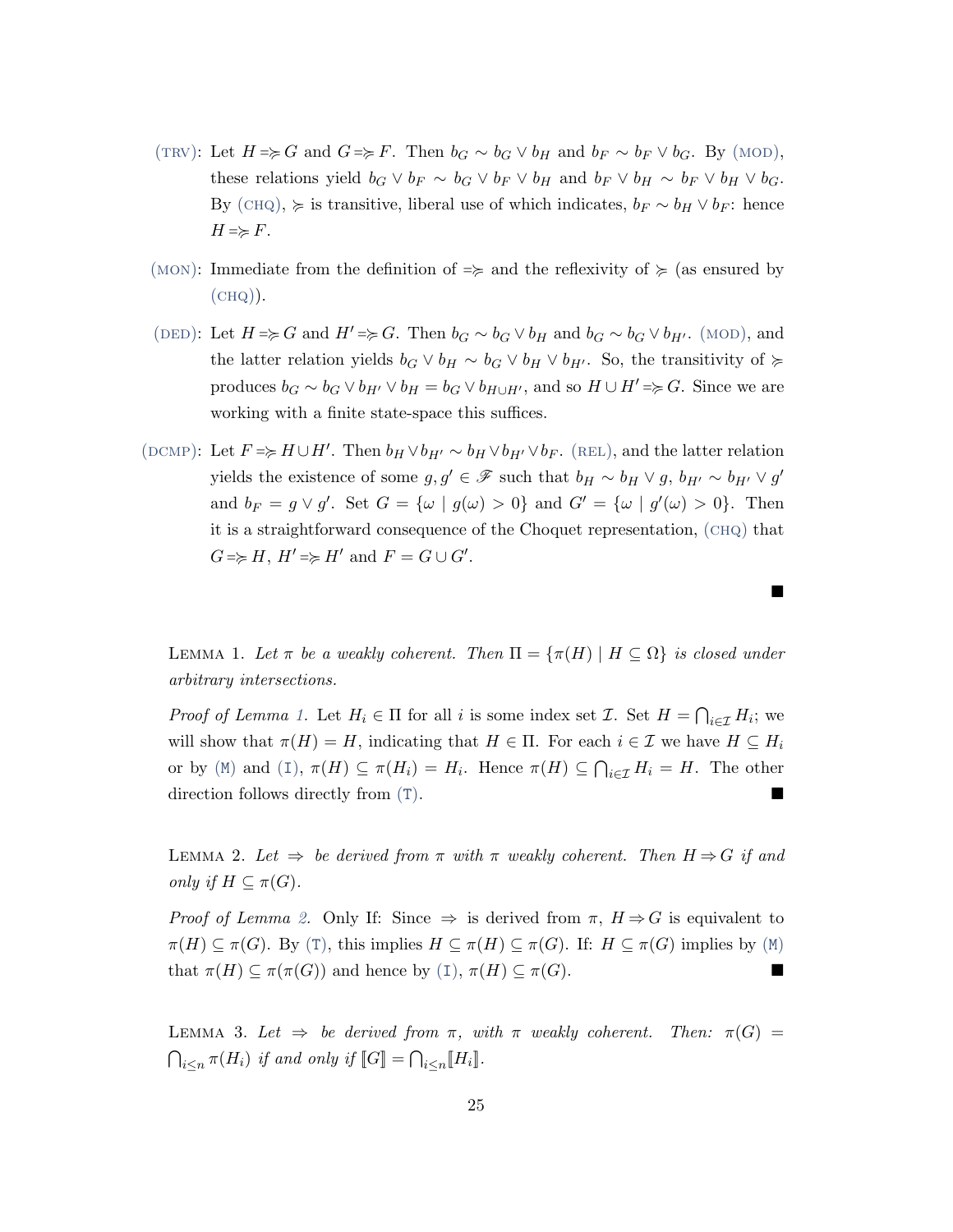*Proof of Lemma 3*. To the the 'if' direction assume  $[[G]] = \bigcap_{i \leq n} [H_i]$ . Then, for any  $F \subseteq \Omega$ , we have

$$
F \subseteq \pi(G) \Leftrightarrow F \in [G]
$$
 (by Lemma 2)  
\n
$$
\Leftrightarrow F \in \bigcap_{i \le n} [H_i]
$$
 (by the assumption)  
\n
$$
\Leftrightarrow F \subseteq \pi(H_i) \text{ for all } i \le n
$$
 (by Lemma 2)  
\n
$$
\Leftrightarrow F \subseteq \bigcap_{i \le n} \pi(H_i).
$$

The only if direction is a rearrangement of the same argument.

*Proof of Theorem [5.](#page-18-1)* Necessity. Let  $\langle \pi, \mu \rangle$  be an HEU representation of  $\succeq$ .

([chq](#page-16-4)). This is immediate.

(MOD). Fix some  $f, g, h \in \mathscr{F}$  such that  $g \sim g \vee f$ . Set  $x_1 \dots x_n$  to be the distinct values taken by f, g, and h in increasing order (i.e.,  $x_i \leq x_{i+1}$ ) set  $x_0 = 0$ . For an act  $f'$  let  $F'_{x_i} = {\omega \mid f'(\omega) \geq x_i}$  (i.e., for each act, the corresponding capital letter is the hypothesis). Notice also, for any acts  $f', f'',$  we have  $F_{x_i} \cup F'_{x_i} = \{ \omega \mid$  $(f' \vee f'')(\omega) \geq x_i$ .

Then by the representation we have

<span id="page-25-0"></span>
$$
\sum_{i=1}^{n} (x^{i} - x^{i-1})\mu(\pi(G_{x_i})) = \sum_{i=1}^{n} (x^{i} - x^{i-1})\mu(\pi(G_{x_i} \cup F_{x_i}))
$$
(3)

Since  $G_{x_i} \subseteq G_{x_i} \cup F_{x_i}$  for all i, to maintain equality of [\(3\)](#page-25-0) it must be that  $\mu(\pi(G_{x_i})) =$  $\mu(\pi(G_{x_i} \cup F_{x_i}))$  for all *i*—so we have  $\mu(\pi(G_{x_i}) \triangle \pi(G_{x_i} \cup F_{x_i})) = 0$ , implying by [\(2\)](#page-15-2) that  $\pi(G_{x_i}) = \pi(G_{x_i} \cup F_{x_i})$ . Finally, since  $\pi$  is coherent, and therefore satisfies ([D](#page-12-3)), we have  $\mu(\pi(G_{x_i} \cup H_{x_i})) = \mu(\pi(G_{x_i} \cup H_{x_i} \cup F_{x_i}))$ , which by the representation again, indicates that  $g \lor h \sim g \lor h \lor f$ .  $\succcurlyeq$  satisfies (MOD).

(REL). Fix some  $f, h', h \in \mathscr{F}$  such that  $h \vee h' \sim h \vee h' \vee f$ . Set  $x_1 \ldots x_n$  to be the distinct values taken by f, h, and h' in increasing order (i.e.,  $x_{x_i} \leq x_{i+1}$ ) set  $x_0 =$ 0. Using the notation above, the representation provides that  $\mu(\pi(H_{x_i} \cup H'_{x_i})) =$  $\mu(\pi(H_{x_i}\cup H'_{x_i}\cup F_{x_i}))$  for all *i*; this implies via [\(2\)](#page-15-2) that  $\pi(H_{x_i}\cup H'_{x_i}) = \pi(H_{x_i}\cup H'_{x_i}\cup F_{x_i})$  $F_{x_i}$ ) =  $\pi(H_{x_i} \cup H'_{x_i}) \cup \pi(F_{x_i})$ . In particular this implies  $F_{x_i} \subseteq \pi(H_{x_i}) \cup \pi(H'_{x_i})$ .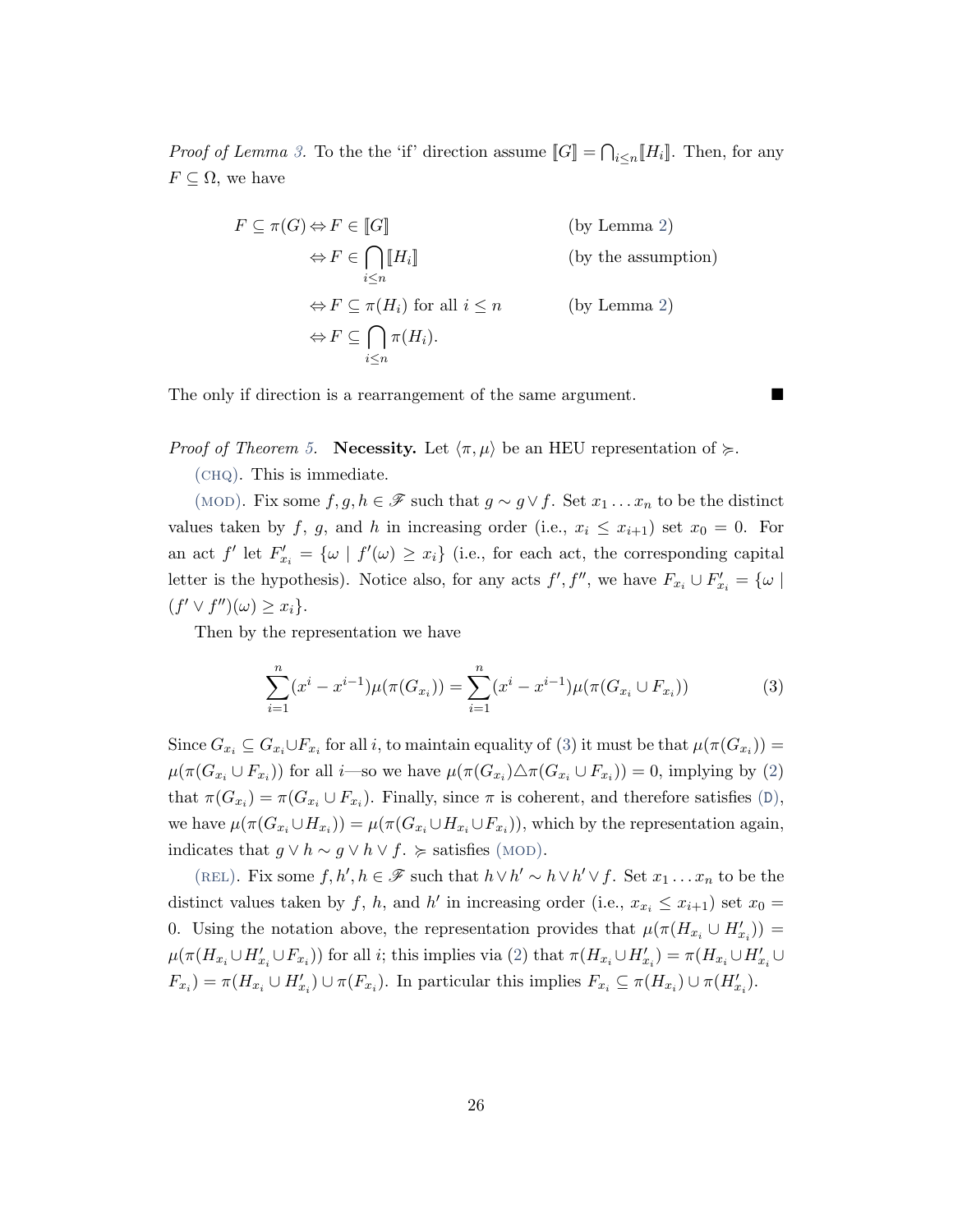Now define  $g, g' \in \mathscr{F}$  as

$$
g(\omega) = \begin{cases} \min\{f(\omega), h(\omega)\} & \text{if } \omega \in \Omega \setminus \pi(H_{h(\omega)}) \\ f(\omega) & \text{otherwise} \end{cases}
$$

$$
g'(\omega) = \begin{cases} \min\{f(\omega), h'(\omega)\} & \text{if } \omega \in \Omega \setminus \pi(H'_{h'(\omega)}) \\ f(\omega) & \text{otherwise} \end{cases}
$$

It is immediate that  $f = g \vee g'$ .

Moreover, for each *i* we have:  $G_{x_i} = F_{x_i} \cap \pi(H_{x_i})$ . Thus, replicating the Necessity proof of Proposition [1,](#page-14-2) we obtain  $\pi(G_{x_i}) \subseteq \pi(H_{x_i})$  for all i, and therefore, that  $h \sim h \vee g$ .

( $I/E$ ). Fix some hypotheses  $G, H_1 \dots H_n, F$  and  $\alpha^I \in \mathbb{R}_+$  for  $I \in \mathcal{I}(n)$  such that  $G = \bigcup_{i \leq n} H_i$  and  $b_{H_I} \sim \alpha^I b_F$  for all  $I \in \mathcal{I}(n)$ . By ([D](#page-12-3)),  $\pi(G) = \bigcup_{i \leq n} \pi(H_i)$  and by the representation, and Lemma [3,](#page-24-1) we have  $\alpha^I \mu(\pi(F)) = \mu(\pi(H_I)) = \mu(\cap_I \pi(H_i)).$ 

Since  $\mu$  is a measure, hence totally monotone, we have

$$
\mu(\pi(G)) = \sum_{\mathcal{I}(n)} (-1)^{|I|+1} \mu(\bigcap_{I} \pi(H_i)) = \sum_{\mathcal{I}(n)} (-1)^{|I|+1} \alpha^{I} \mu(\pi(F)),
$$

which by the the representation yields  $b_G \succcurlyeq (\sum_{\mathcal{I}(n)} (-1)^{|I|+1} \alpha^I) b_F$ .

**Sufficiency.** Let  $\succcurlyeq$  satisfy (CHQ), (MOD), (REL) and (I/E). Let  $\nu : 2^{\Omega} \to [0, 1]$ be the capacity the represents  $\succeq$  via a Choquet representation as dictated by  $(CHQ)$ . By Theorem [4,](#page-17-3)  $\Rightarrow$  satisfies (TRV), (DED), (MON), and (DCMP). By Proposition [2,](#page-14-3)  $\Rightarrow$  is derived from a coherent interpretation  $\pi : 2^{\Omega} \to 2^{\Omega}$ . Let  $\Pi = \{\pi(H) \mid H \subseteq \Omega\}$ . By Lemma [1,](#page-24-0)  $\Pi$  is a  $\pi$ -system (i.e., closed under intersections).

Define  $\mu : \Pi \to [0,1]$  as  $\mu : P \mapsto \nu(\pi^{-1}(P))$ .  $\mu$  is well defined: indeed, let  $\pi(G) = \pi(H)$ . Then  $G \Rightarrow H$  and  $H \Rightarrow G$  or, in other symbols,  $b_H \lor b_G \sim b_H$  and  $b_H \vee b_G \sim b_G$ . Thus by (CHQ),  $\nu(H) = \nu(G)$ . Moreover,  $\mu$  is grounded:  $\mu(\varnothing) = 0$ : Let  $H = \pi^{-1}(\varnothing)$  then  $H \Rightarrow \varnothing$  or  $b_H = b_H \vee b_\varnothing \sim b_\varnothing = 0$ .

Claim: For  $P_1 \ldots P_n$ ,  $Q \in \Pi$ , we have the following:

1. If  $\bigcup_{i \leq n} P_i = Q$  then  $\sum_{\mathcal{I}(n)} (-1)^{|I|+1} \mu(\bigcap_{I} P_i) = \mu(Q)$ , and

2. If 
$$
\bigcup_{i \leq n} P_i \subseteq Q
$$
 then  $\sum_{\mathcal{I}(n)} (-1)^{|I|+1} \mu(\bigcap_{I} P_i) \leq \mu(Q).$ 

Assume  $\bigcup_{i\leq n} P_i = Q$ . Let  $H_i \in \pi^{-1}(P_i)$  and  $G \in \pi^{-1}(Q)$ . Since  $\pi$  satisfies ([D](#page-12-3)):  $\bigcup_{i\leq n} H_i = G$ . By Lemma [3,](#page-24-1)  $\pi(H_I) = \bigcap_{i\in I} \pi(H_i)$  for each  $I \in \mathcal{I}(n)$ : so we have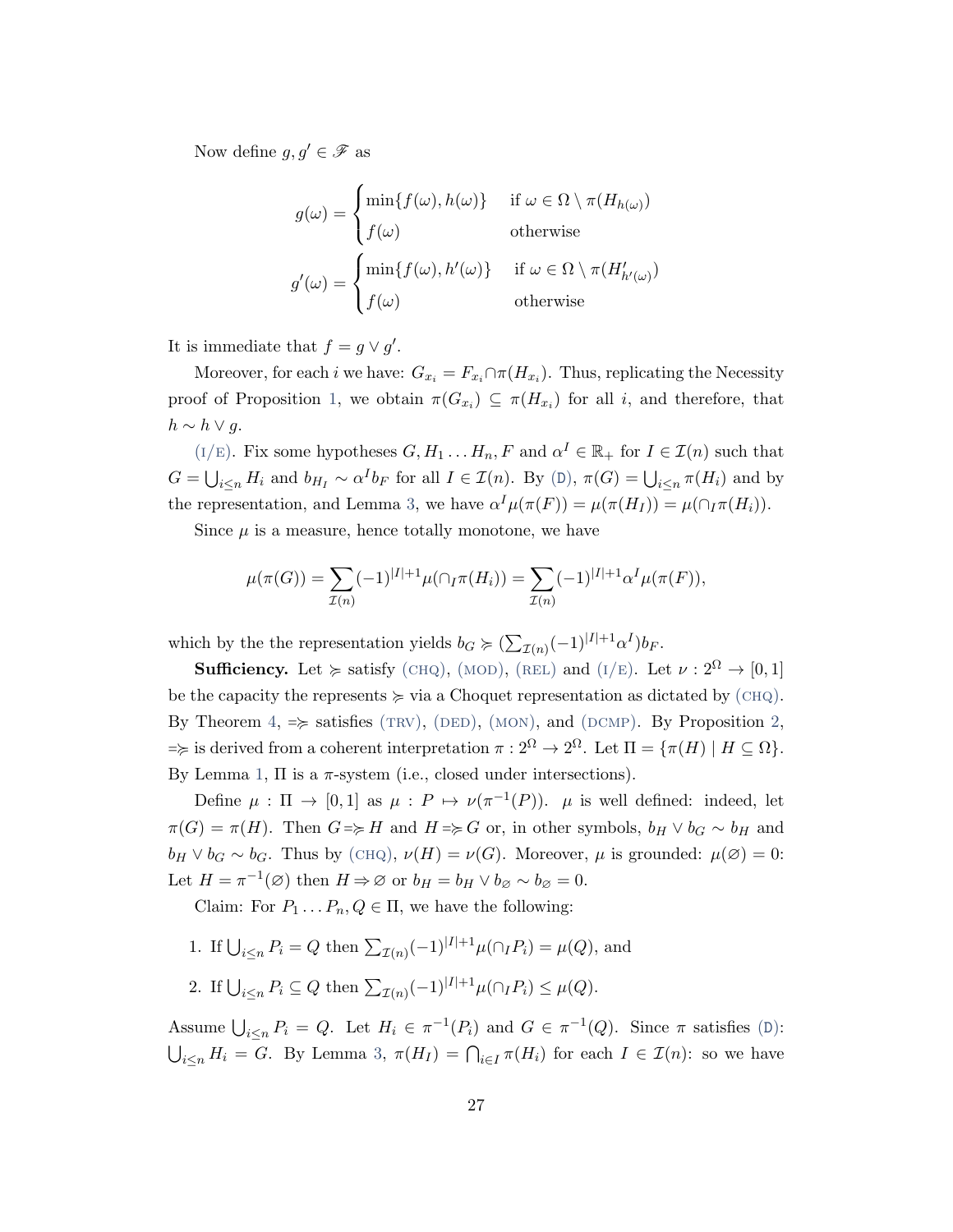$\nu(H_I) = \nu(\pi^{-1}(\pi(H_I))) = \nu(\pi^{-1}(\bigcap_I \pi(H_i))) = \nu(\pi^{-1}(\bigcap_I P_i)) = \mu(\bigcap_I P_i)).$  Then, by construction, for each  $I \in \mathcal{I}(n)$ , we have  $\mu(\bigcap_I P_i))b_{\Omega} \sim b_{H_I}$ . Thus  $(I/E)$  delivers  $\mu(Q) = \sum_{\mathcal{I}(n)} (-1)^{|I|+1} \mu(\bigcap_{I} P_i)$ , establishing (1). (2) follows immediately by the monotonicity of the Choquet integral and the fact that Π is closed under finite unions as prescribed by ([D](#page-12-3)).

Now, Theorem 3.15 of König [\(2009\)](#page-28-14) states that a grounded set function satisfying (1) and (2) admits a modular (i.e., additive) extension, hence  $\mu$  admits a modular extension to  $2^{\Omega}$ , which since  $\mu(\emptyset) = 0$ , can be normalized to a unique probability measure. In an abuse of notation, we will also call this  $\mu$ .

Finally, let  $\mu(\pi(H)\triangle \pi(G)) = 0$ . Notice this implies that  $\mu(\pi(H\cup G)) = \mu(\pi(H)\cup$  $\pi(G) = \mu(\pi(H)) = \mu(\pi(G))$ . By (CHQ), this means  $G \Rightarrow H$  and  $H \Rightarrow G$ . Since  $\Rightarrow$ is derived from  $\pi$ , it must be that  $\pi(H) = \pi(G)$ . So  $\langle \pi, \mu \rangle$  meets the requirement [\(2\)](#page-15-2) and therefore is an HEU representation of  $\succeq$ .

**Uniqueness.** The uniqueness of  $\pi$  follows from the fact that  $\Rightarrow$  is derived from  $\pi$  (Proposition [3\)](#page-16-5) and the fact that such an interpretation is unique (Proposition [2\)](#page-14-3). The uniqueness of  $\mu$ , over the algebra generated by  $\pi(2^{\Omega})$  follows from the fact that Π is ∩-closed and the well known fact that if two measures coincide on a ∩-closed family of sets then they coincide on the sigma-algebra generated by that family.  $\blacksquare$ 

Proof of Proposition [6.](#page-19-1) By Proposition [3,](#page-16-5)  $\Rightarrow_i$  is derived from  $\langle \pi_i, \mu_i \rangle$ . for  $i \in \{1, 2\}$ . (1 implies 2) Assume  $\pi_1(H) \subseteq \pi_2(H)$  for all H. Let  $G \Rightarrow H$ . Then by Lemma  $2, G \subseteq \pi_1(H)$  $2, G \subseteq \pi_1(H)$  and so  $G \subseteq \pi_2(H)$  $G \subseteq \pi_2(H)$  $G \subseteq \pi_2(H)$ . Leaning on Lemma 2 again,  $G \Rightarrow g H$ .

(2 implies 1) Now assume  $G \Rightarrow H$  implies  $G \Rightarrow H$  for all  $G, H$ . By Lemma  $2, \pi_1(H) = \geq 1$  $2, \pi_1(H) = \geq 1$  H, so by assumption  $\pi_1(H) = \geq 2$  H, and so by, you guessed it, Lemma  $2, \pi_1(H) \subseteq \pi_2(H)$  $2, \pi_1(H) \subseteq \pi_2(H)$ .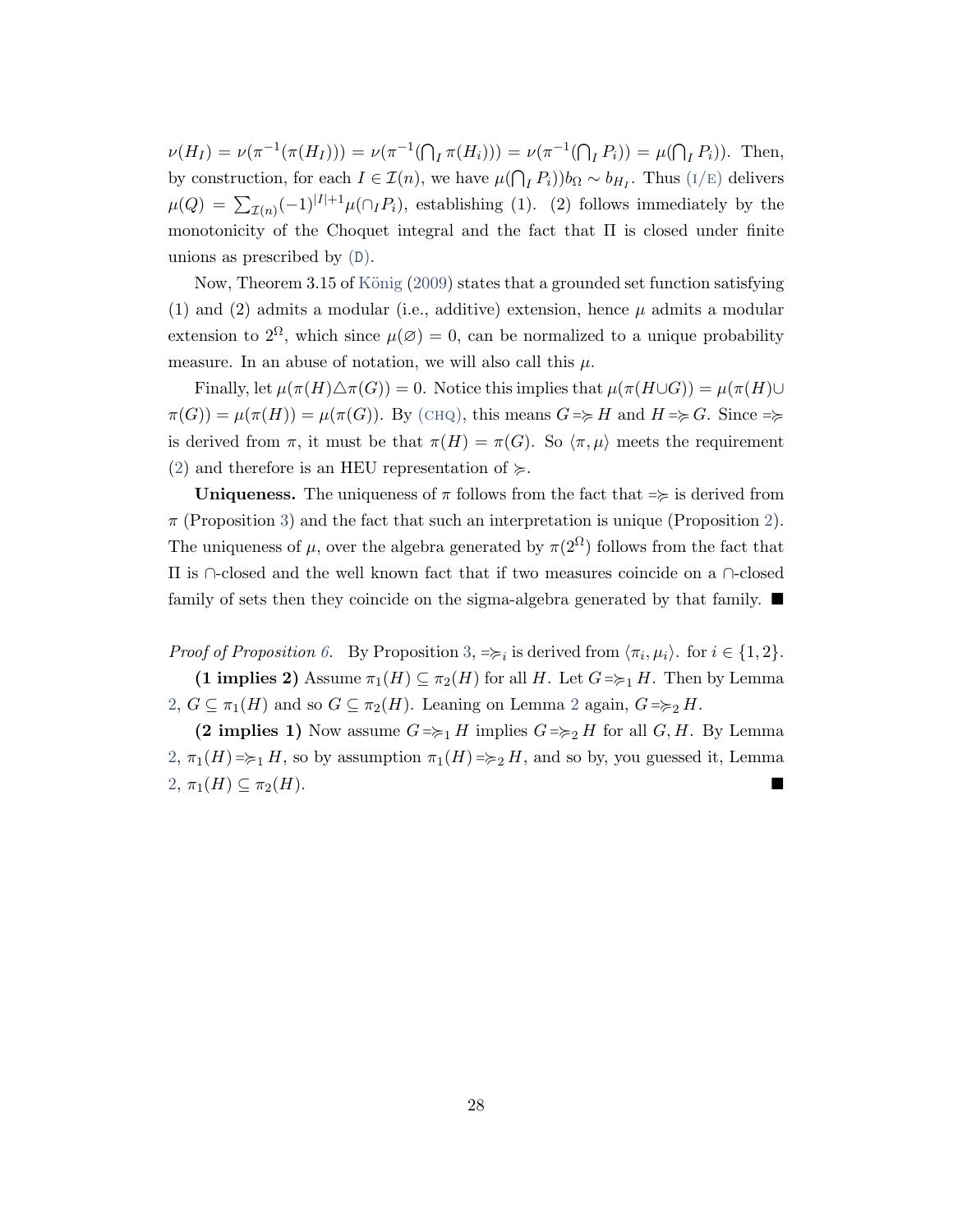## **REFERENCES**

- <span id="page-28-6"></span>Agranov, Marina, Paul J Healy and Kirby Nielsen (2020). Non-random randomization. Available at SSRN.
- <span id="page-28-10"></span>Dekel, Eddie, Barton L Lipman and Aldo Rustichini (1998). Standard state-space models preclude unawareness. Econometrica, 66(1), 159–173.
- <span id="page-28-12"></span>Dempster, Arthur P. (1967). Upper and lower probabilities induced by a multivalued mapping. The Annals of Mathematical Statistics, **38**(2), 325–339.
- <span id="page-28-5"></span>Enke, Benjamin (2020). What you see is all there is. The Quarterly Journal of Economics, 135(3), 1363–1398.
- <span id="page-28-4"></span>Enke, Benjamin and Florian Zimmermann (2019). Correlation neglect in belief formation. The Review of Economic Studies, 86(1), 313–332.
- <span id="page-28-9"></span>Esponda, Ignacio (2008). Behavioral equilibrium in economies with adverse selection. American Economic Review, 98(4), 1269–91.
- <span id="page-28-2"></span>Esponda, Ignacio and Emanuel Vespa (2014). Hypothetical thinking and information extraction in the laboratory. American Economic Journal: Microeconomics,  $6(4)$ , 180–202.
- <span id="page-28-7"></span>Esponda, Ignacio and Emanuel Vespa (2019). Contingent thinking and the surething principle: Revisiting classic anomalies in the laboratory. Tech. rep.
- <span id="page-28-8"></span>Eyster, Erik and Matthew Rabin (2005). Cursed equilibrium. Econometrica, 73(5), 1623–1672.
- <span id="page-28-1"></span>Feddersen, Timothy J (2004). Rational choice theory and the paradox of not voting. Journal of Economic perspectives, 18(1), 99–112.
- <span id="page-28-3"></span>Jin, Ginger Zhe, Michael Luca and Daniel Martin (2015). Is no news (perceived as) bad news? an experimental investigation of information disclosure. Tech. rep., National Bureau of Economic Research.
- <span id="page-28-14"></span>König, Heinz (2009). *Measure and integration: an advanced course in basic proce*dures and applications. Springer Science & Business Media.
- <span id="page-28-11"></span>Kreps, David M (1979). A representation theorem for "preference for flexibility". Econometrica: Journal of the Econometric Society, pp. 565–577.
- <span id="page-28-13"></span>Kuratowski, Kazimierz (1966). Topology: Volume I. Acedemic Press.
- <span id="page-28-0"></span>Li, Shengwu (2017). Obviously strategy-proof mechanisms. American Economic  $Review, 107(11), 3257-87.$